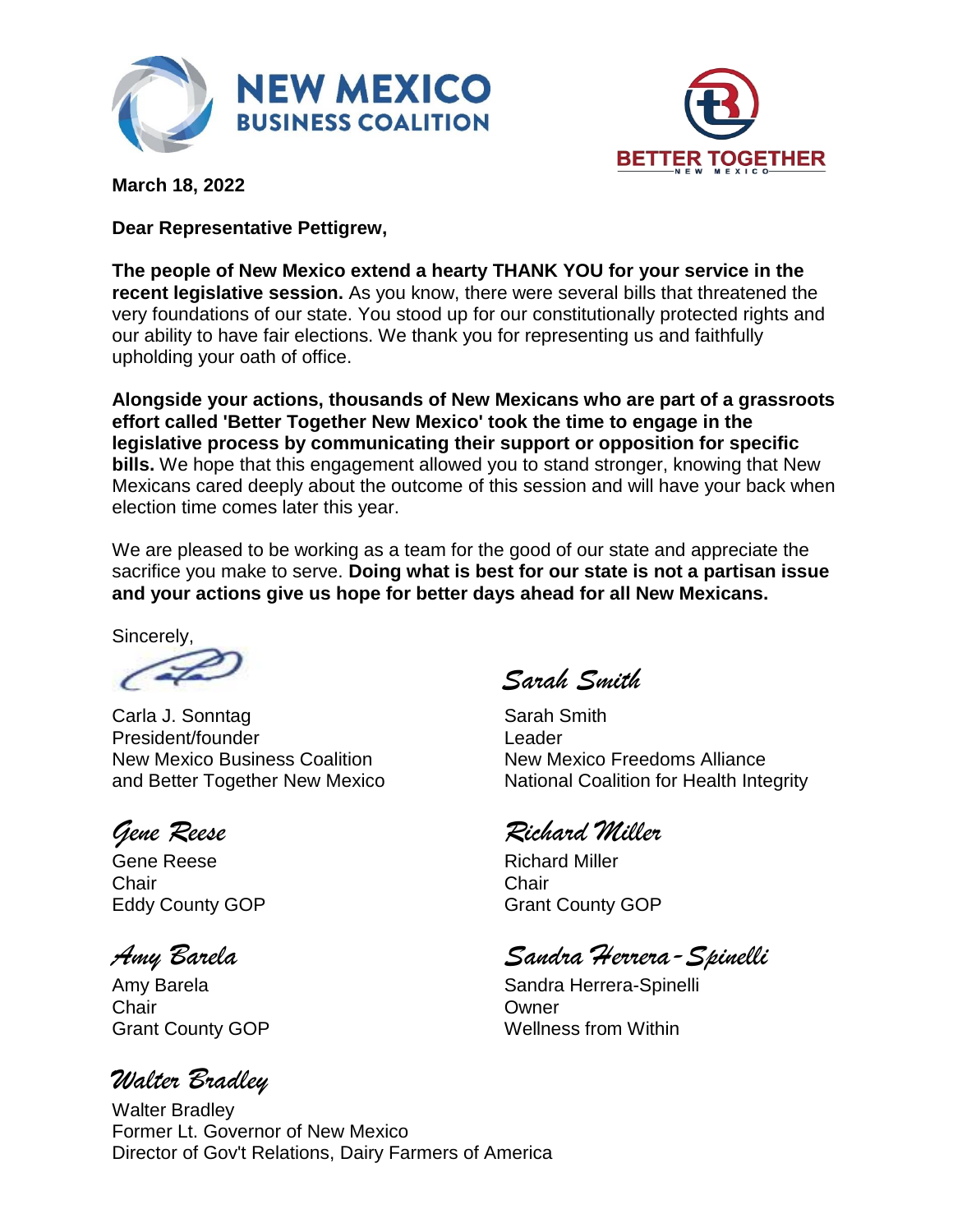### **And all these great New Mexicans who signed the gratitude petition:**

Holly Steinberg 4104 Inca St. NE Albuquerque New Mexico 87111 [hollysacra@gmail.com](mailto:hollysacra@gmail.com)

Caren Cowan 3417 Avenida Charada NW Albuquerque New Mexico 87107 [caren.cowan1@gmail.com](mailto:caren.cowan1@gmail.com)

Eulalie W Brown PO Box 535 Elephant Butte New Mexico 87935 [jebrownsr2000@gmail.com](mailto:jebrownsr2000@gmail.com)

Roy Ballard 4601 Paradise Blvd NW Albuquerque New Mexico 87114 [roy@roadrunnernm.com](mailto:roy@roadrunnernm.com)

Robin Korody 2938 Valle Grande Las Cruces New Mexico 88005 [robinkorody@gmail.com](mailto:robinkorody@gmail.com)

Marci Harris PO Box 744/16 Red Diamond Rd. Edgewood New Mexico 87015 [marciharris5@yahoo.com](mailto:marciharris5@yahoo.com)

Thomas E Woolworth Jr. 2611 N Kentucky Ave, Unit #106 Roswell New Mexico 88201-5866 [tomwoolworth@msn.com](mailto:tomwoolworth@msn.com)

Jordan Brooks Wolle 105 Capri Rd Las Cruces New Mexico 88005-3723 [jbwolle@msn.com](mailto:jbwolle@msn.com)

Scott Marr 290 Bamert Rd Las Cruces New Mexico 88007 [marr\\_sa@msn.com](mailto:marr_sa@msn.com)

Valerie Yoakum 1926 Adonis Court NE Albuquerque New Mexico 87112 [oneofhiskids2@pm.me](mailto:oneofhiskids2@pm.me)

Justin Hays 4800 Osuna N.E. Albuquerque New Mexico 87109 [justin@cliffs.net](mailto:justin@cliffs.net)

Duane Kimble 4 Calle Fuerte Belen New Mexico 87002 [duane.kimble@gmail.com](mailto:duane.kimble@gmail.com)

Gary Smith 3930 Saguaro Ct Las Cruces New Mexico 88011 [garyinlascruces@outlook.com](mailto:garyinlascruces@outlook.com)

Vincent Fantarella Vassar Dr SE Albuquerque New Mexico 87106 [blackpepper4.vf@gmail.com](mailto:blackpepper4.vf@gmail.com)

Patricia K. Lind 2108 Willow Canyon Trail, N.W. 87120 Albuquerque New Mexico 87120 [pklind51@gmail.com](mailto:pklind51@gmail.com)

John R BRENNA Jr 1713 Los Lentes RD NE, PO Box 56 Los Lunas New Mexico 87031 [rollerref@gmail.com](mailto:rollerref@gmail.com)

Diane LeBlanc 923 Highway 15 Pinos Altos New Mexico 88053 [diane.leblanc15@gmail.com](mailto:diane.leblanc15@gmail.com)

Warren Wilhelm 5109 High Desert Place NE Albuquerque New Mexico 87111 [warren@wilhelmconsulting.com](mailto:warren@wilhelmconsulting.com)

Arthur Scharf 1233 Siler Rd Santa Fe New Mexico 87507 [renart1@hotmail.com](mailto:renart1@hotmail.com)

Leslie Anderson 404 Chico Drive Roswell New Mexico 88201 [writer784@gmail.com](mailto:writer784@gmail.com)

Michael Hinman 7300, Anton Circle, NE Albuquerque New Mexico 87122 [michaeljhinman@gmail.com](mailto:michaeljhinman@gmail.com)

Ken Bertin 500 South Fir Avenue, Roswell New Mexico 88203 [kenbertin@gmail.com](mailto:kenbertin@gmail.com)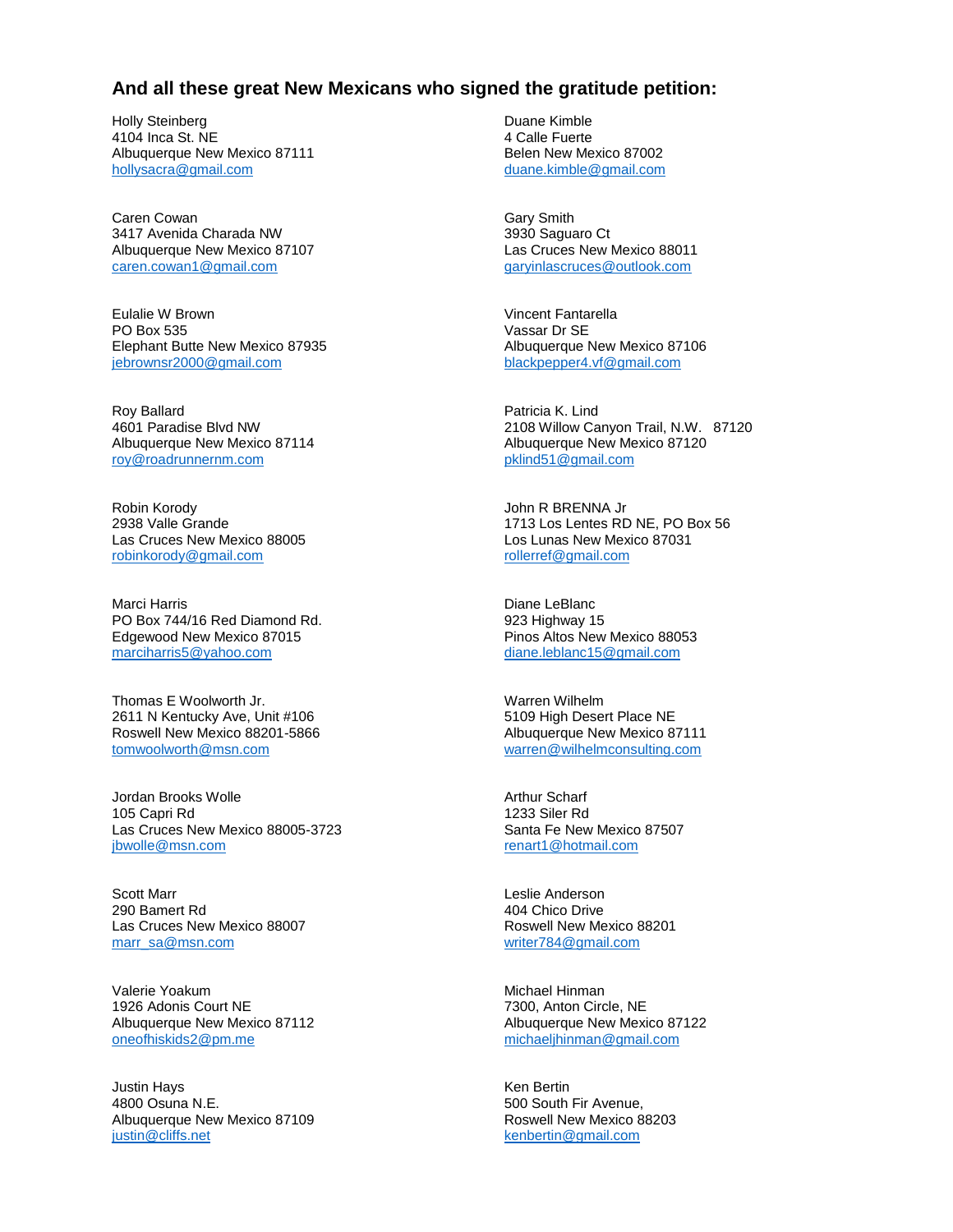Wayne Brooks 2101 Commercial St NE Albuquerque New Mexico 87102 [salteydogg@gmail.com](mailto:salteydogg@gmail.com)

Theresa Cross 8008 Loma Larga Rd Corrales New Mexico 87048 [msbiz@comcast.net](mailto:msbiz@comcast.net)

Gerald Lucero 7401 Los Volcanes NE Albuquerque New Mexico 87121 [gerald@raysflooring.com](mailto:gerald@raysflooring.com)

Sandra Witt 603 Serena Dr. Roswell New Mexico 88201 [sandrawitt@centurylink.net](mailto:sandrawitt@centurylink.net)

Jennifer Smith 3520 Thurmond Rd Las Cruces New Mexico 88012 [jendsmith08@yahoo.com](mailto:jendsmith08@yahoo.com)

PAUL W LONG 2101 MUNICIPAL DR FARMINGTON New Mexico 87401 [plong@merrion.bz](mailto:plong@merrion.bz)

Marvin Schott 14419 Alene Court NE Albuquerque New Mexico 87123 -1962 [maschott@comcast.net](mailto:maschott@comcast.net)

Barbara Gilbert 4826 Idlewilde Lane SE Albuquerque New Mexico 87108 [threesigma@nmia.com](mailto:threesigma@nmia.com)

Michael K Base 6829 VIVIAN DR. NE ALBUQUERQUE New Mexico 87109 [swms301@gmail.com](mailto:swms301@gmail.com)

Traci Hertrich 1510 Mimbres Canyon Place NE Albuquerque New Mexico 87112 [traci.hertrich@gmail.com](mailto:traci.hertrich@gmail.com)

William Jersey 504 Plainview Drive Alamogordo New Mexico 88310 [wjersey@tularosa.net](mailto:wjersey@tularosa.net)

Charles Walter 180 Ballenger Ranch Road Edgewood New Mexico 87015

#### [ctwalter@yahoo.com](mailto:ctwalter@yahoo.com)

Robin Naffziger 1 Maya Ln Los Alamos New Mexico 87547 [naffziger5@comcast.net](mailto:naffziger5@comcast.net)

Robert Hertrich 1510 Mimbres Canyon Place NE Albuquerque New Mexico 87112 [teamhertrich@gmail.com](mailto:teamhertrich@gmail.com)

Patrick and Mary Seltzer 10370 Bonito Rd SE DEMING New Mexico 88030 [pm.seltzer@protonmail.com](mailto:pm.seltzer@protonmail.com)

Loretta Hayoz PO Box 93663 Albuquerque New Mexico 87199 [rettah1@gmail.com](mailto:rettah1@gmail.com)

JOHN HILBERT 74 sienna ct rio rancho New Mexico 87124 [jhilbp135@juno.com](mailto:jhilbp135@juno.com)

Dan Rosecrans 154 Mitchell Loop Bosque Farms New Mexico 87068 [rosecransdan@gmail.com](mailto:rosecransdan@gmail.com)

Thomas M Souther 7 Taylor Drive, Tijeras New Mexico 87059 [tmsouther@gmail.com](mailto:tmsouther@gmail.com)

Constance Lantz 8401 Rancho Verano Ct NW Albuquerque New Mexico 87120 [l\\_clantz2@msn.com](mailto:l_clantz2@msn.com)

Heather Higgins 2507 Corte Castellon Se Rio Rancho New Mexico 87124 [blessedfamily32@gmail.com](mailto:blessedfamily32@gmail.com)

Terry L. Young 1442 Curry Road 13 Clovis New Mexico 88101 [younginsagency@gmail.com](mailto:younginsagency@gmail.com)

Shannon Neparko 20 Palomino Rd Vado New Mexico 88072 [nadyasmommy@gmail.com](mailto:nadyasmommy@gmail.com)

Nancee Matthews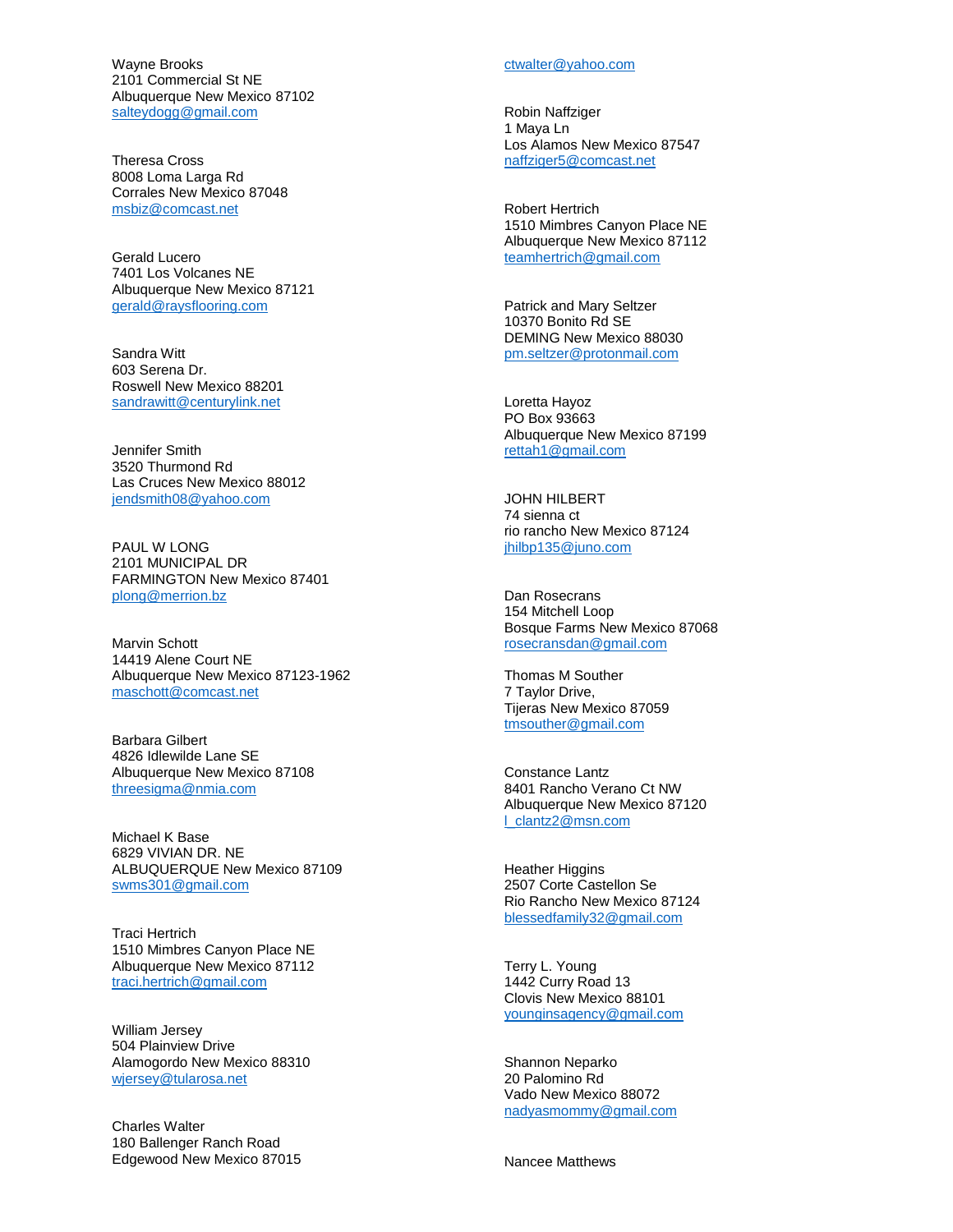1175 Chiquitos Rd. Bosque Farms New Mexico 87068 [nanceematt@msn.com](mailto:nanceematt@msn.com)

Barry Birch 10500 Figaro Dr. NW Albuquerque New Mexico 87114 [barry.birch@yahoo.com](mailto:barry.birch@yahoo.com)

Aleta Buteau 591 Eastlake Dr. S.E. Rio Rancho New Mexico 87124 [buteau1@icloud.com](mailto:buteau1@icloud.com)

Vivian Leon 17 Luna de Tano Santa Fe New Mexico 87506 [rv4nme@windstream.net](mailto:rv4nme@windstream.net)

Jeffrey Mahn 1708 Conestoga Drive SE Albuquerque New Mexico 87123 [jamahn47@gmail.com](mailto:jamahn47@gmail.com)

Travis Reynolds 1024 york drive Clovis New Mexico 88101 [tcreynolds03@gmail.com](mailto:tcreynolds03@gmail.com)

Maryann Bassett 1808 Coe Ct NE Albuquerque NM New Mexico 87110 [bassettabq@gmail.com](mailto:bassettabq@gmail.com)

Marie Johnson 2682 Della rd sw Alb New Mexico 87105 [sunsetshowhorsesllc@gmail.com](mailto:sunsetshowhorsesllc@gmail.com)

Jennifer Hise-Trujillo PO Box 1849 Belen New Mexico 87002 [jhise@cemcoturbo.com](mailto:jhise@cemcoturbo.com) Lynn Janes 18 Ethel Lane Silver City New Mexico 88061 [lynnj@1791.com](mailto:lynnj@1791.com)

Irene Zamora 5095 Vista Chico Loop Las Cruces New Mexico 88012 [izamora14@gmail.com](mailto:izamora14@gmail.com)

E P Harvey jr 924 Raleigh Rd Las Cruces New Mexico 88005 [philharveyjr@comcast.net](mailto:philharveyjr@comcast.net)

Kent Mathis 4517 San Andres NE Albuquerque New Mexico 87110 [allspts@aol.com](mailto:allspts@aol.com)

Gerald Yugel 58 Coyote Loop Moriarty New Mexico 87035 [gyugel@gmail.com](mailto:gyugel@gmail.com)

jason schaefer 369 montezuma ave santa fe New Mexico 87501 [schaefer.jason@gmail.com](mailto:schaefer.jason@gmail.com)

Elida Hanson-Finelli 33 Calle Emelina El Prado New Mexico 87529 [lilipix@att.net](mailto:lilipix@att.net)

Kathy Davis 24 Fleming Tank Silver City New Mexico 88061 [rodeogypsie76@gmail.com](mailto:rodeogypsie76@gmail.com)

Daniel T. Dougherty 544 Eastlake Dr SE Rio Rancho New Mexico 87124-2100 [dandougherty29@gmail.com](mailto:dandougherty29@gmail.com)

Stephen J Bonner III 9620 Merion Circle NE Albuquerque New Mexico 87111 [sbonner12@comcast.net](mailto:sbonner12@comcast.net)

Daniel Banks 9 Sagebrush Trl Artesia New Mexico 88210 [danbanks@usa.net](mailto:danbanks@usa.net)

Ted Trujillo 6601 Honeylocust Ave NW Albuquerque New Mexico 87121 [nedcarla@live.com](mailto:nedcarla@live.com)

Janet Green 1117 Glenwood St Bloomfield New Mexico 87413 [hopperinc1@gmail.com](mailto:hopperinc1@gmail.com)

Steve Halama 10201 Docena Pl NW Albuquerque New Mexico 87114 [steve.halama4@gmail.com](mailto:steve.halama4@gmail.com)

Dianne Garcia PO Box 1136 Las Cruces New Mexico 88004 [beancounterdi@hotmail.com](mailto:beancounterdi@hotmail.com)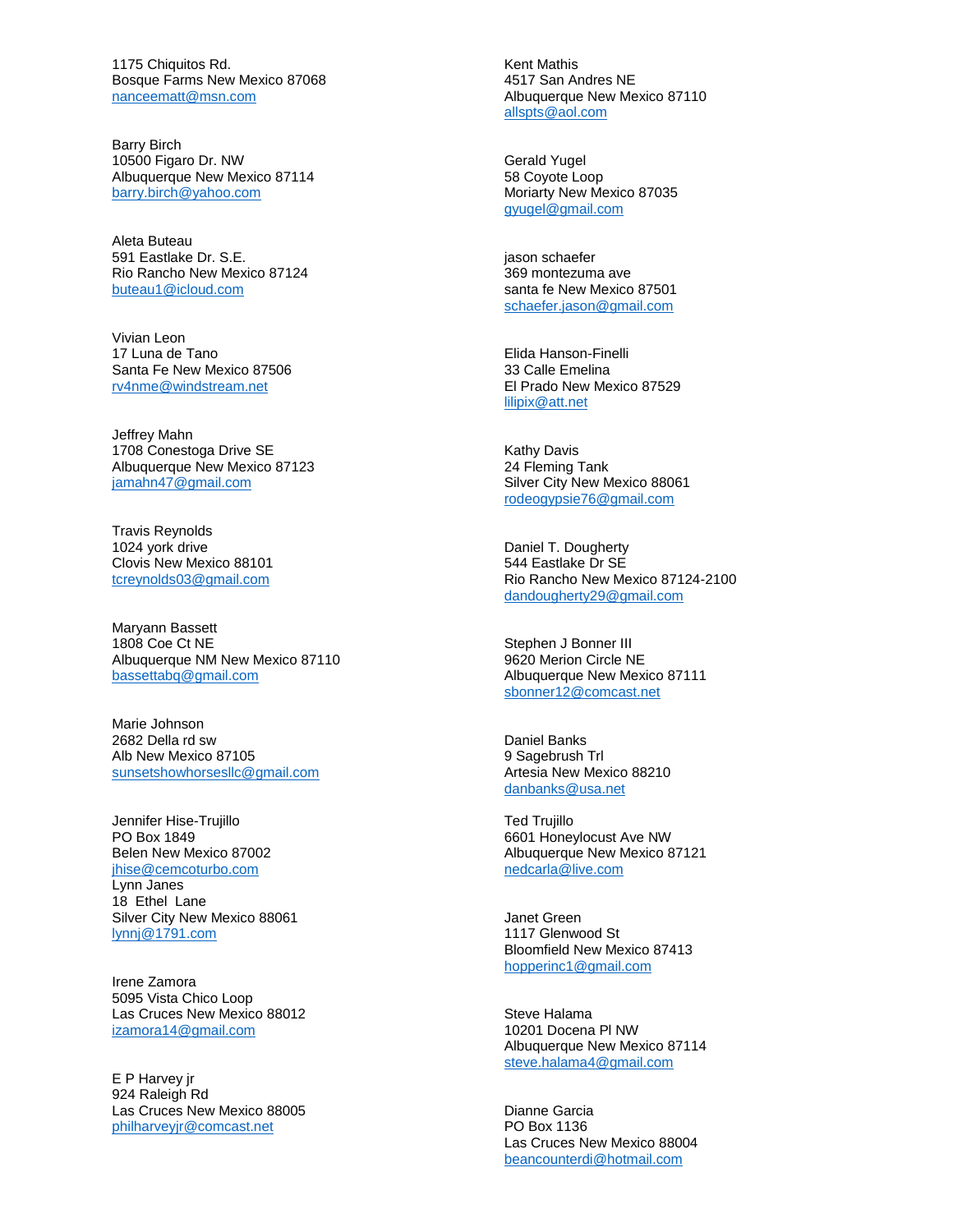cliff stock 16 sylvan dell ave tijeras New Mexico 87059 [luvfor20@gmail.com](mailto:luvfor20@gmail.com)

George R Cicotte 236 Jupiter Drive White Sands Missile Range New Mexico 88002 [grcicotte@hotmail.com](mailto:grcicotte@hotmail.com)

Dave Baldwin 4905 26th Ave NE Rio Rancho New Mexico 87144 [dbbaldwin2@msn.com](mailto:dbbaldwin2@msn.com)

Clarence Washington P.O. Box 11666 Albuquerque New Mexico 87192 [cwashi1942@msn.com](mailto:cwashi1942@msn.com)

Lisa Hayes 8816 Henriette Wyeth Drive Albuquerque New Mexico 87122 [weeziesdream@gmail.com](mailto:weeziesdream@gmail.com)

Cheryl Price 12 Rabbit Valley Rd El Prado New Mexico 87529 [cherylp@rmi.net](mailto:cherylp@rmi.net)

Janice Arnold-Jones 7713 Sierra Azul Ave NE Albuquerque New Mexico 87110 [jearnoldjones70@gmail.com](mailto:jearnoldjones70@gmail.com)

Sid Young 1 Canjilon Court Santa Fe New Mexico 87508 [sayoungsfe@gmail.com](mailto:sayoungsfe@gmail.com)

DAVID J MUELLER 10554 VISTA BELLA PLACE NW Albuquerque New Mexico 87114 [thepowrr@hotmail.com](mailto:thepowrr@hotmail.com)

Claudia Duran 2217 Antonio Lane Santa Fe New Mexico 87507 [claudia.gabaldon2@gmail.com](mailto:claudia.gabaldon2@gmail.com)

Jo Ann McLean 9154 Oakland Ave NE, Albuquerque New Mexico 87122 [janewtonmclean@comcast.net](mailto:janewtonmclean@comcast.net)

Susan Elliott 2231 Lakeview Rd. SW Albuquerque New Mexico 87105 Helen Davis 1520 Del Norte Blvd Grants New Mexico 87020 [davis.hg@gmail.com](mailto:davis.hg@gmail.com)

Brad Bushey PO Box 544 Hurley New Mexico 88043 [busheybrad@comcast.net](mailto:busheybrad@comcast.net)

Charlene Wetzel 10732 Galaxia Pk Dr NW Albuquerque New Mexico 87114 [charlenewetzel@gmail.com](mailto:charlenewetzel@gmail.com)

Roland Glenn 408 Maddox Loop Rio Communities New Mexico 87002 [rglenn250@gmail.com](mailto:rglenn250@gmail.com)

Alice Ward 4355 Highway 15 Silver City New Mexico 88061 [judyward\\_14@centurylink.net](mailto:judyward_14@centurylink.net)

Stephanie Hester 4653 Mesa Rico Drive Las Cruces New Mexico 88011 [sh\\_tesla@hotmail.com](mailto:sh_tesla@hotmail.com)

Virginia R. Peterson 324 E Lucero Ave Las Cruces New Mexico 88001 [vrgnptrsn@gmail.com](mailto:vrgnptrsn@gmail.com)

Carla J Sonntag PO Box 95735 Albuquerque New Mexico 87199 [carla@nmbizcoalition.org](mailto:carla@nmbizcoalition.org)

David Cocain 985 County Line Rd. Edgewood New Mexico 87015 [dntcoc@gmail.com](mailto:dntcoc@gmail.com)

Daina Rasutis 2951 Camino Piedra Lumbre Santa Fe New Mexico 87505 [daina.rasutis@gmail.com](mailto:daina.rasutis@gmail.com)

Ernest Dunn 4715 Wildfire Rd, NW Albuquerque New Mexico 87114 [xootrx@gmail.com](mailto:xootrx@gmail.com)

David LeBlanc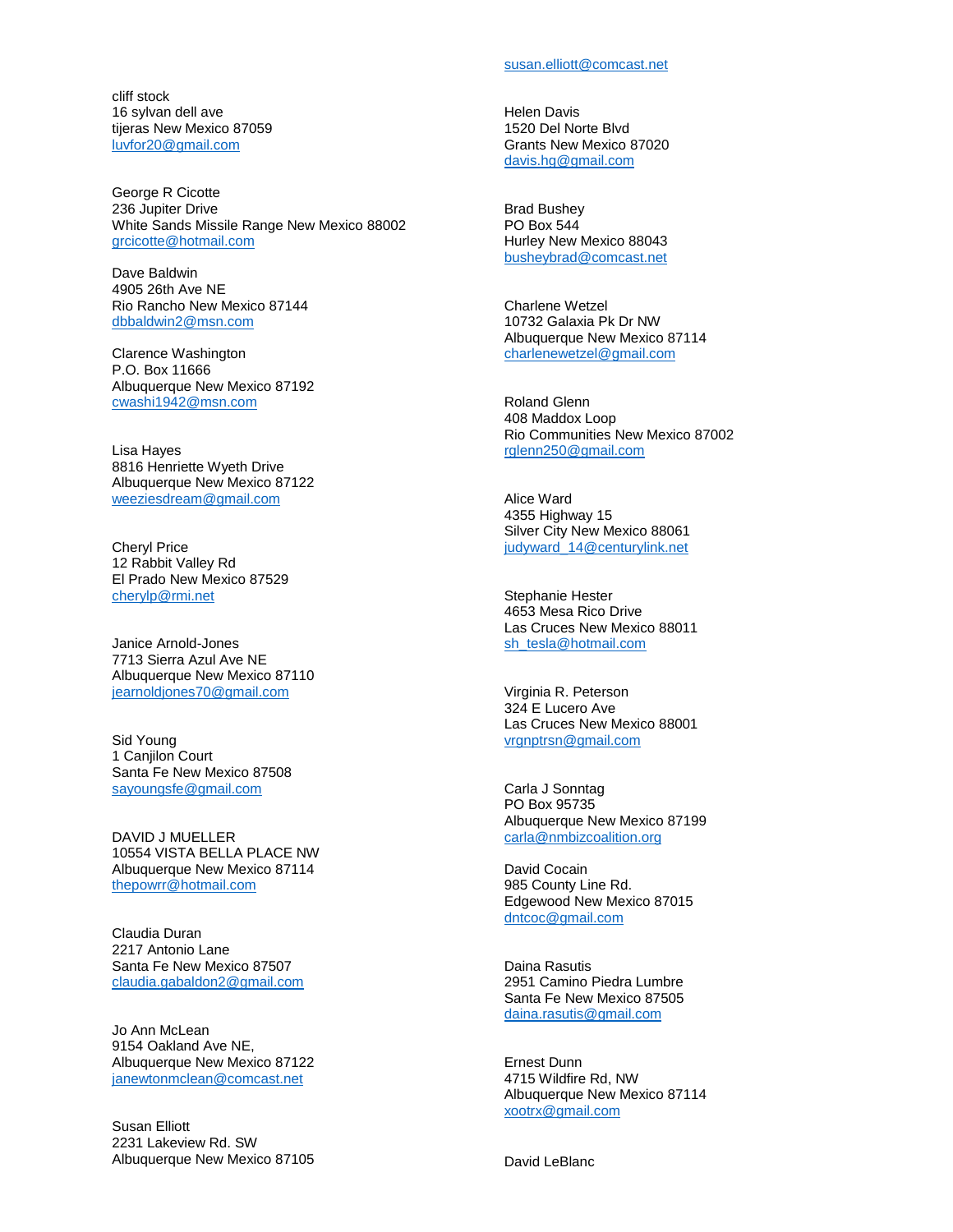13 Calle del Tecolote Rociada New Mexico 87742 [djleblanc48@gmail.com](mailto:djleblanc48@gmail.com)

Linda Rapp 1900 N. Sycamore Roswell New Mexico 88201 [lrapp@gatewaychristianschool.us](mailto:lrapp@gatewaychristianschool.us)

Sherri Clark 11116 Woodmar Ln NE Albuquerque New Mexico 87111 -6530 [sandiasunset@msn.com](mailto:sandiasunset@msn.com)

Virginia Villescas 1317 Avenida Cristo Rey NW Albuquerque New Mexico 87107 [virginiavillescas@gmail.com](mailto:virginiavillescas@gmail.com)

Tom Kilpatrick P.O. Box 5 Mule Creek New Mexico 88051 [tommc@tutanota.com](mailto:tommc@tutanota.com)

Anne Kircher 6709 Los Trechos Ct. NE Albuquerque New Mexico 87109 [kirch505@comcast.net](mailto:kirch505@comcast.net)

Dennis Chavez 7335 Pawnee Creek Trl NE Albuquerque New Mexico 87113 [dachavez101@gmail.com](mailto:dachavez101@gmail.com)

Jana Phelps 7655 El Centro Las Cruces New Mexico 88012 [janaphelps@yahoo.com](mailto:janaphelps@yahoo.com)

Diana Ristenpart 9919 Osuna Rd. NE Albuquerque New Mexico 87111 [ristenpartdiana@gmail.com](mailto:ristenpartdiana@gmail.com)

Kathryn Esquibel 260 6th St. Santa Rosa New Mexico 88435 [kre.health@reagan.com](mailto:kre.health@reagan.com)

Byron Makarwich 4661 sutton nw, albuquerque New Mexico 87114 [makarscorp@gmail.com](mailto:makarscorp@gmail.com)

Alicia Wells 2951 Hyder Ave. SE Albuquerque New Mexico 87106 [aliciawellspt@gmail.com](mailto:aliciawellspt@gmail.com)

Kevin Eklund 7816 Osuna rd ne Albuquerque New Mexico 87109 [aksarben57@msn.com](mailto:aksarben57@msn.com)

Richard Carlton 5587 Timberfalls Rd NW Albuquerque New Mexico 87114 [rlcarlton@comcast.net](mailto:rlcarlton@comcast.net)

Andy Weiss 862 Mimosa Ave. Alamogordo New Mexico 88310 [melekali@msn.com](mailto:melekali@msn.com)

Sara Walters PO Box 1982 Santa Cruz New Mexico 87567 [ramakaur@yahoo.com](mailto:ramakaur@yahoo.com)

Erik Olson 366 JUNIPER HILL RD NE ALBUQUERQUE New Mexico 87122 [erolson@uwalumni.com](mailto:erolson@uwalumni.com)

Diane Gibbs 2 Calle Pinonero Santa fe New Mexico 87505 [digibbs1955@gmail.com](mailto:digibbs1955@gmail.com)

Ray Goellner PO Box 5184 Silver City New Mexico 88062 [kyblblue@icloud.com](mailto:kyblblue@icloud.com)

Fred Watson 990 Lynx Loop NE Albuquerque New Mexico 87122 [fredwatsonsf@hotmail.com](mailto:fredwatsonsf@hotmail.com)

Michael Meredith 6026 Solstice St Las Cruces New Mexico 88012 [webedux@gmail.com](mailto:webedux@gmail.com)

Sharon Dry 314 Joya Loop White Rock New Mexico 87547 [tulips.toenails@gmail.com](mailto:tulips.toenails@gmail.com)

John M Dungan 3916 Pinon Jay Court ALBUQUERQUE New Mexico 87120 [jmdasrocky@q.com](mailto:jmdasrocky@q.com)

Rosalyn Craver 9243 Del Webb Ln. NW Albuquerque New Mexico 87120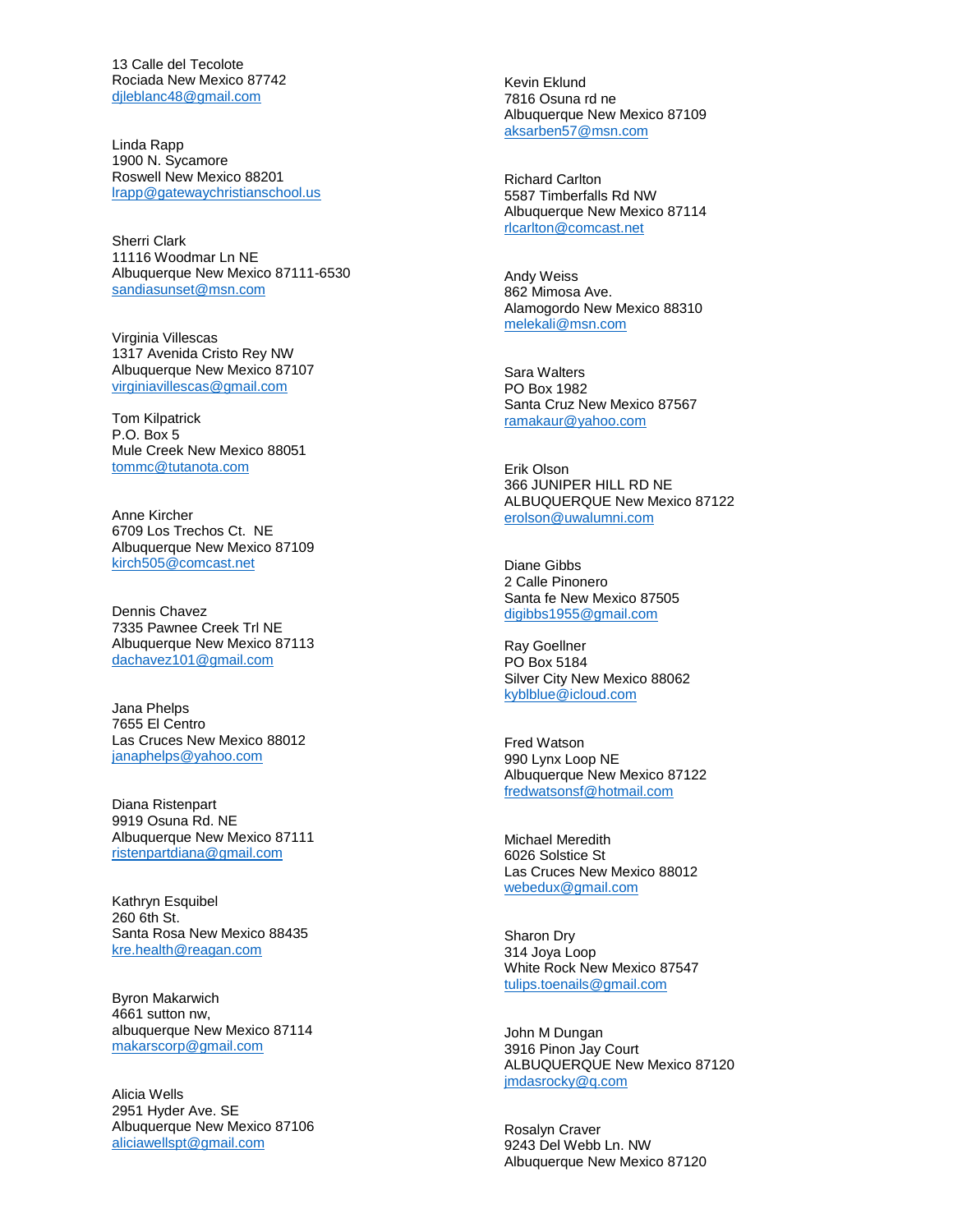Lorena Chavez 10904 BROMLEY CT. NW Albuquerque New Mexico 87114 [ltafoya1@hotmail.com](mailto:ltafoya1@hotmail.com)

Chuck Slade 802 Hermosa Dr. NE Albuquerque New Mexico 87110 [chuckslade1@hotmail.com](mailto:chuckslade1@hotmail.com)

Janice Springer PO Box 36111 Albuquerque New Mexico 87176 [jsprin60@gmail.com](mailto:jsprin60@gmail.com)

Brian Tolson 4411 Canyon CT NE Albuquerque New Mexico 87111 [briantolson99@yahoo.com](mailto:briantolson99@yahoo.com)

Hayley Nations 1501 W 17th LN Portales New Mexico 88130 [hayleyrepp@gmail.com](mailto:hayleyrepp@gmail.com)

Dave Weaver 1380 Rio Rancho Blvd SE #1107 Rio Rancho New Mexico 87124 [danw2014@hushmail.com](mailto:danw2014@hushmail.com)

Esther Cordova 5027 Pheasant Ave NW Albuquerque New Mexico 87120 [ecordova007@yahoo.com](mailto:ecordova007@yahoo.com)

Edward Buttner 2123 Coyote Creek Trail NW Albuquerque New Mexico 87120 [ebutner4301@comcast.net](mailto:ebutner4301@comcast.net)

Charles Mooney 1828 Carol St NE Albuquerque New Mexico 87112 [chuck@chuckmooney.com](mailto:chuck@chuckmooney.com)

Miguel Duncan 30 Moccasin Trl Sandia Park New Mexico 87047 [dunc333@msn.com](mailto:dunc333@msn.com)

james ross 805 cielo circle las cruces New Mexico 88007 [jimross@nmsu.edu](mailto:jimross@nmsu.edu)

Joe, Ann, Olivia Donahue

12512 Brentwood Hills Blvd NE Albuquerque New Mexico 87112 [jpdonahue64@msn.com](mailto:jpdonahue64@msn.com)

Cathy A Harris 5730 Miller Rd NE RIO RANCHO New Mexico 87144 [cathyharris530@gmail.com](mailto:cathyharris530@gmail.com)

Carolyn Garnsey PO Box 1085, 511 Covellite Dr. Tyrone New Mexico 88065 [cwgarnsey@gmail.com](mailto:cwgarnsey@gmail.com)

Robin Greenwood PO Box 1799 Corrales New Mexico 87048 [zetticats@gmail.com](mailto:zetticats@gmail.com)

Wanitta Meriwether PO Box 538 Magdalena New Mexico 87825 [temwmm@icloud.com](mailto:temwmm@icloud.com)

Denise Fleming 1735 Murray Loop Bosque Farms New Mexico 87068 [dflemin55@gmail.com](mailto:dflemin55@gmail.com)

Eileen Mahn 1708 Conestoga Dr SE Albuquerque New Mexico 87123 [eamahn@gmail.com](mailto:eamahn@gmail.com)

charles bates 5000 watercress dr ne alb New Mexico 87113 [cefisher67@gmail.com](mailto:cefisher67@gmail.com)

Steve Gamble 1506, Adams St carlsbad New Mexico 88220 [sgamble@bajabb.com](mailto:sgamble@bajabb.com)

Bryan S Culler 6254 Roadrunner Loop, NE Rio Rancho New Mexico 87144 [blculler@gmail.com](mailto:blculler@gmail.com)

merrie skon 5809 SOLTERRA PL NE Albuquerque New Mexico 87111 -8120 [merrie611@protonmail.com](mailto:merrie611@protonmail.com)

Vaughn Halford 10 S Vista Valle Dr Tijeras New Mexico 87059 [vhalford56@gmail.com](mailto:vhalford56@gmail.com)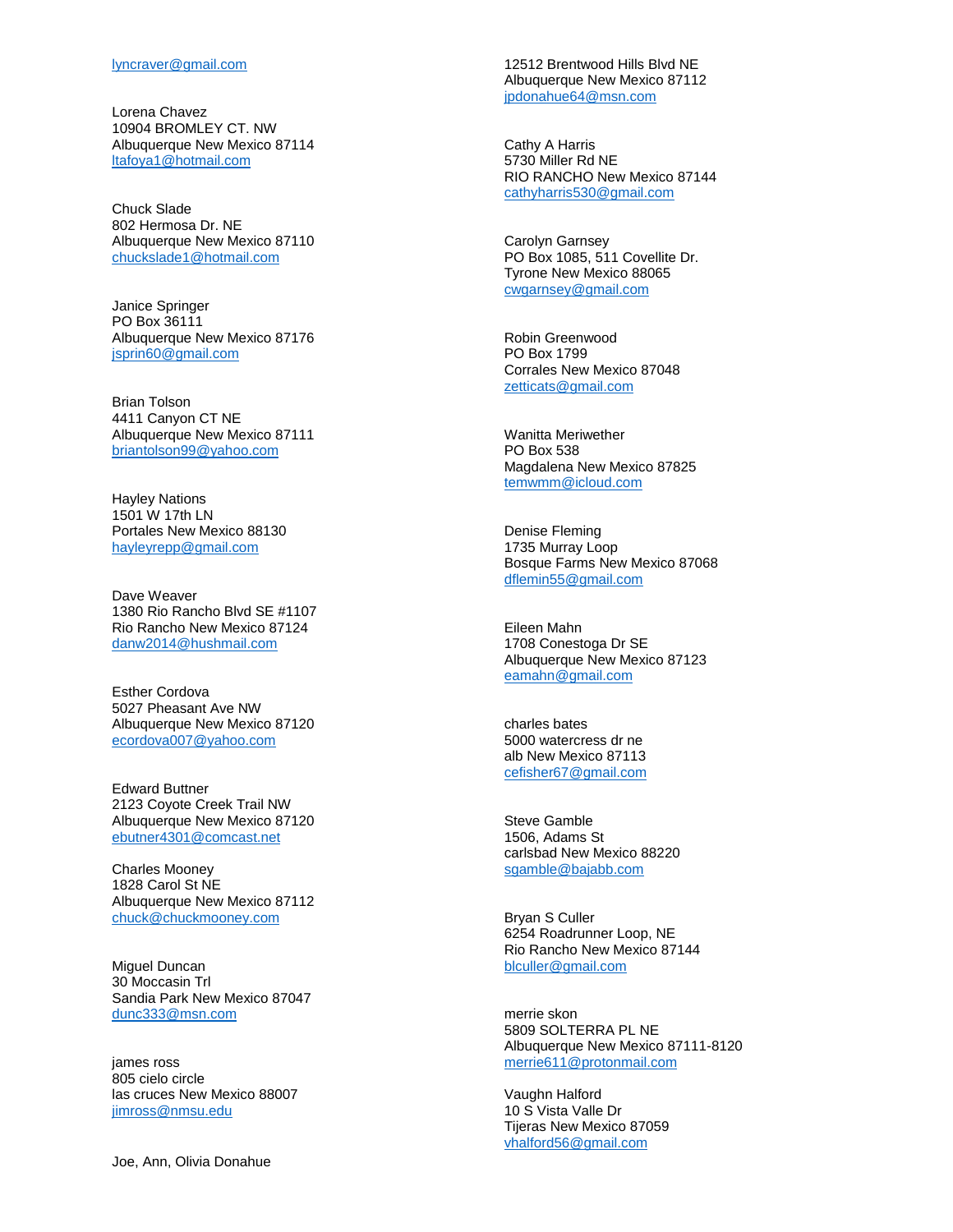John Eichenseer 7200 Hensch Ave NE Albuquerque New Mexico 87109 [jeichenseer1@gmail.com](mailto:jeichenseer1@gmail.com)

Henry McCracken P.O.Box 636 Moriarty New Mexico 87035-0636 [miniranch@acsnm.net](mailto:miniranch@acsnm.net)

Blackman, Thomas R 1421 West Caprock Street Hobbs New Mexico 88240 [trsa@blackmans.org](mailto:trsa@blackmans.org)

Marcia Lent 8612 Hannett NE Albuquerque New Mexico 87112 [lentdl@gmail.com](mailto:lentdl@gmail.com)

Kevin Griffith 200 Carlos NE Albuquerque New Mexico 87113 [56kevi@gmail.com](mailto:56kevi@gmail.com)

John Newell 9301 Wind Caves Way NW Albuquerque New Mexico 87120 [jynewell@gmail.com](mailto:jynewell@gmail.com)

barb glover 85 CR 74 Santa Fe New Mexico 87506 [barb@barbglover.com](mailto:barb@barbglover.com)

Mark Fauteck 52bertadr Edgewood nm New Mexico 87015 [dsrtsand@msn.com](mailto:dsrtsand@msn.com)

Sharron Berryman PO ox 213 Cebolla New Mexico 87518 [berrymanranch@yahoo.com](mailto:berrymanranch@yahoo.com)

Ebenezer Esparza 2812 Riesling St SW Albuquerque New Mexico 87121 [fftonita@gmail.com](mailto:fftonita@gmail.com)

Diane R Carter 9530 Talavera Avenue Las Cruces, NM New Mexico 88011-8314 [dicarter07@hotmail.com](mailto:dicarter07@hotmail.com)

Jimmie Wells Box 21 Claunch New Mexico 87011

#### [popsnmumzie@protonmail.com](mailto:popsnmumzie@protonmail.com)

Nancy Cano 1707 Vassar dr ne Albuquerque New Mexico 87106 [canone81@gmail.com](mailto:canone81@gmail.com)

Zane Jarrett P O BOX 6286 Albuquerque New Mexico 87197 [zane@buildersmaterials.com](mailto:zane@buildersmaterials.com)

Karen D Caruso 501 N Roadrunner Pkwy, Apt 2002 Las Cruces New Mexico 88011 [kcarusonm@comcast.net](mailto:kcarusonm@comcast.net)

Malek Belghiti 2089 Avenida San Diego Santa Fe New Mexico 87507 [malekfriend@hotmail.com](mailto:malekfriend@hotmail.com)

Matti Loveland 7213 Carriveau Ave NE Albuquerque New Mexico 87110 [4philip8@hushmail.com](mailto:4philip8@hushmail.com)

Julie A Hogan 514 Amherst Dr SE Albuquerque New Mexico 87106 [zipperyt@gmail.com](mailto:zipperyt@gmail.com)

Inez Mason 10901 Prospect Ave NE Albuquerque New Mexico 87112 [lessfree2078@gmail.com](mailto:lessfree2078@gmail.com)

Nancy Zmarzly PO Box 2307 Tijeras New Mexico 87059 [peppylapu@aol.com](mailto:peppylapu@aol.com)

Faye Pritchett 615 Harper Rd Mesilla Park New Mexico 88047 [fpritchett@q.com](mailto:fpritchett@q.com)

David M Skowran 8116 Corte De Aguila NW Albuquerque New Mexico 87120-0000 [dskowran@comcast.net](mailto:dskowran@comcast.net)

Michael B Thompson 1006 Del Norte Ln Taos, NM New Mexico 87571 [mikejude@taosnet.com](mailto:mikejude@taosnet.com)

Rachel Gonzales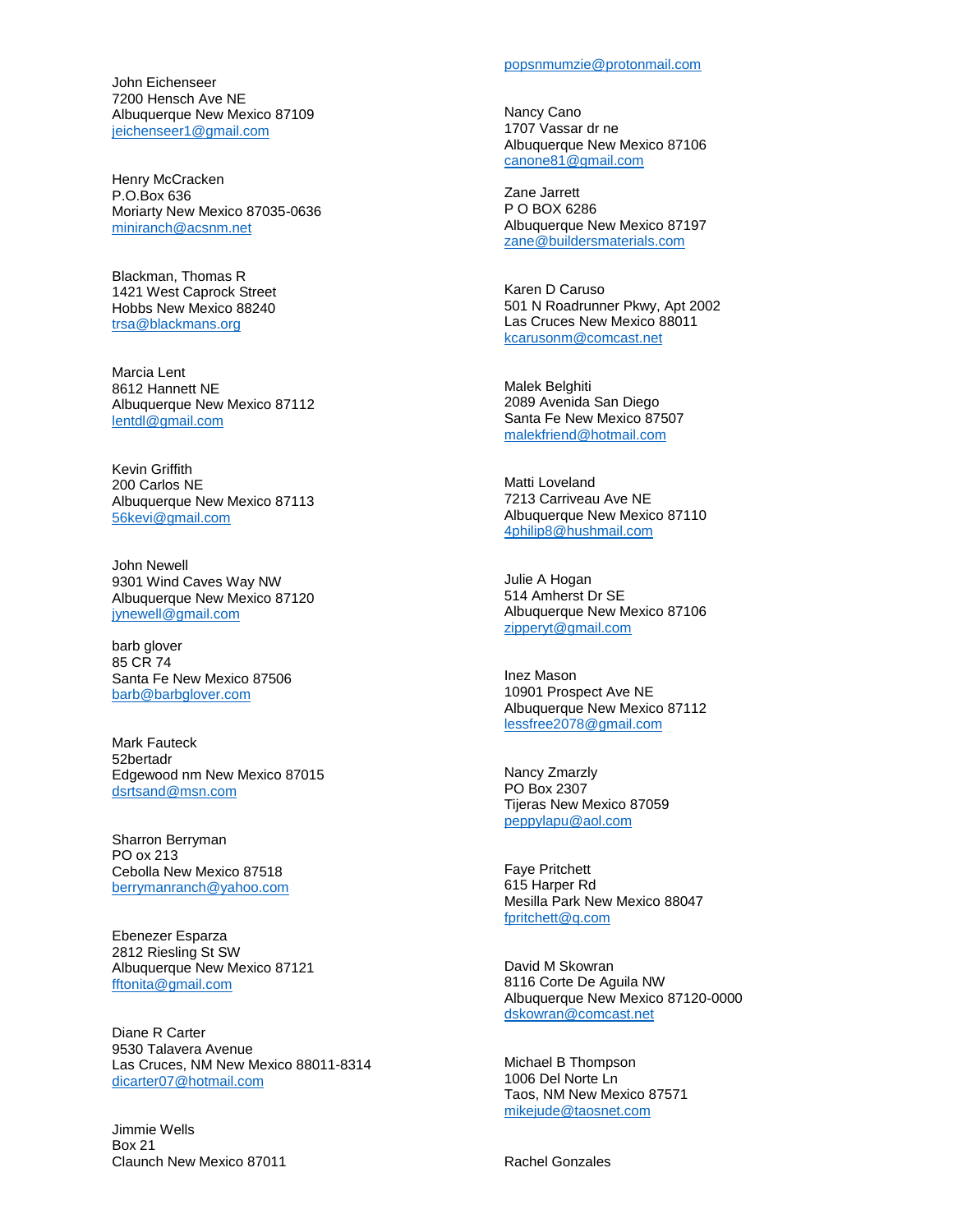4440 West Alameda Santa Fe New Mexico 87507 [rachel1052787@protonmail.com](mailto:rachel1052787@protonmail.com)

Marsha Drennon 3 Julia Court Santa Fe New Mexico 87508 [mkdrennon1@gmail.com](mailto:mkdrennon1@gmail.com)

Larry Parks 1129 Graceland Dr. Aztec New Mexico 87410 [larrycparks@gmail.com](mailto:larrycparks@gmail.com)

Kimberly Carroll Po Box 252 Tesuque New Mexico 87574 -0252 [kimberlycarroll44@protonmail.com](mailto:kimberlycarroll44@protonmail.com)

Ira Foster 404 Broken Arrow Rd Roswell New Mexico 88201 [clocdoc@gmail.com](mailto:clocdoc@gmail.com)

Richard Johnson 9115 Wind Caves Way NW Albuquerque New Mexico 87120 [dbaent6@comcast.net](mailto:dbaent6@comcast.net)

Daniel Jeffre 2308 Calle Luminoso Santa Fe New Mexico 87505 [danjeffre@yahoo.com](mailto:danjeffre@yahoo.com)

J Wood P.O. Box 716 Farmington New Mexico 87401 [jwfarmington@hotmail.com](mailto:jwfarmington@hotmail.com)

Roger and Lisa Garza 7304 Valle Cantero Lane NW Albuquerque New Mexico 87114 [garza2565@outlook.com](mailto:garza2565@outlook.com)

Diana Duran 2602 Avenida Castellana Rio Rancho New Mexico 87124 [dduranway@msn.com](mailto:dduranway@msn.com)

Michael A Franco 3225 Rhode Island Dr. NE Albuquerque New Mexico 87110 [franco23401@outlook.com](mailto:franco23401@outlook.com)

Kathy Priola 19 Alcalde Road Santa Fe New Mexico 87501 [kjpriola@gmail.com](mailto:kjpriola@gmail.com)

BARBARA A DIVER 1112 Monte Largo Dr NE Albuquerque New Mexico 87123

### [rbdiver@msn.com](mailto:rbdiver@msn.com)

Sybil Casey 3905 Rayado Place NW Albuquerque New Mexico 87114 [caseysybil@gmail.com](mailto:caseysybil@gmail.com)

Dean Pritchett PO Box 144 Mesilla Park New Mexico 88047 [dpnm27@q.com](mailto:dpnm27@q.com)

Darin Sand 8401 Estates Dr. NE Albuquerque New Mexico 87122 [darinsand@gmail.com](mailto:darinsand@gmail.com)

Renee Newton 5032 Sun Shadow Pl Las Cruces New Mexico 88011 [reneehnewton@yahoo.com](mailto:reneehnewton@yahoo.com)

James Brown 6104 Bancroft Ct NE Albuquerque New Mexico 87111 [jbjbro0@gmail.com](mailto:jbjbro0@gmail.com)

David Woodward 627 Cedar Hill Road Northeast Albuquerque New Mexico 87122 [dawood01@earthlink.net](mailto:dawood01@earthlink.net)

Karen Greene 3205 Demavend Rd NE Rio Rancho New Mexico 87144 [greenebeanonline@gmail.com](mailto:greenebeanonline@gmail.com)

Jeffry Welsh 13112 Sunset Canyon Drive NE Albuquerque New Mexico 87111 [drjwelshmail@gmail.com](mailto:drjwelshmail@gmail.com)

Delie Taylor 1000 Calle Ojitos Cuba New Mexico 87013 [delietaylor14@gmail.com](mailto:delietaylor14@gmail.com)

Mr. & Mrs. Ronnie Merrritt 2410 E 2ND ST ROSWELL New Mexico 88201 [ronnielm2@plateautel.net](mailto:ronnielm2@plateautel.net)

Patricia Perona 6001 moon st ne #1425 Albuquerque New Mexico 87111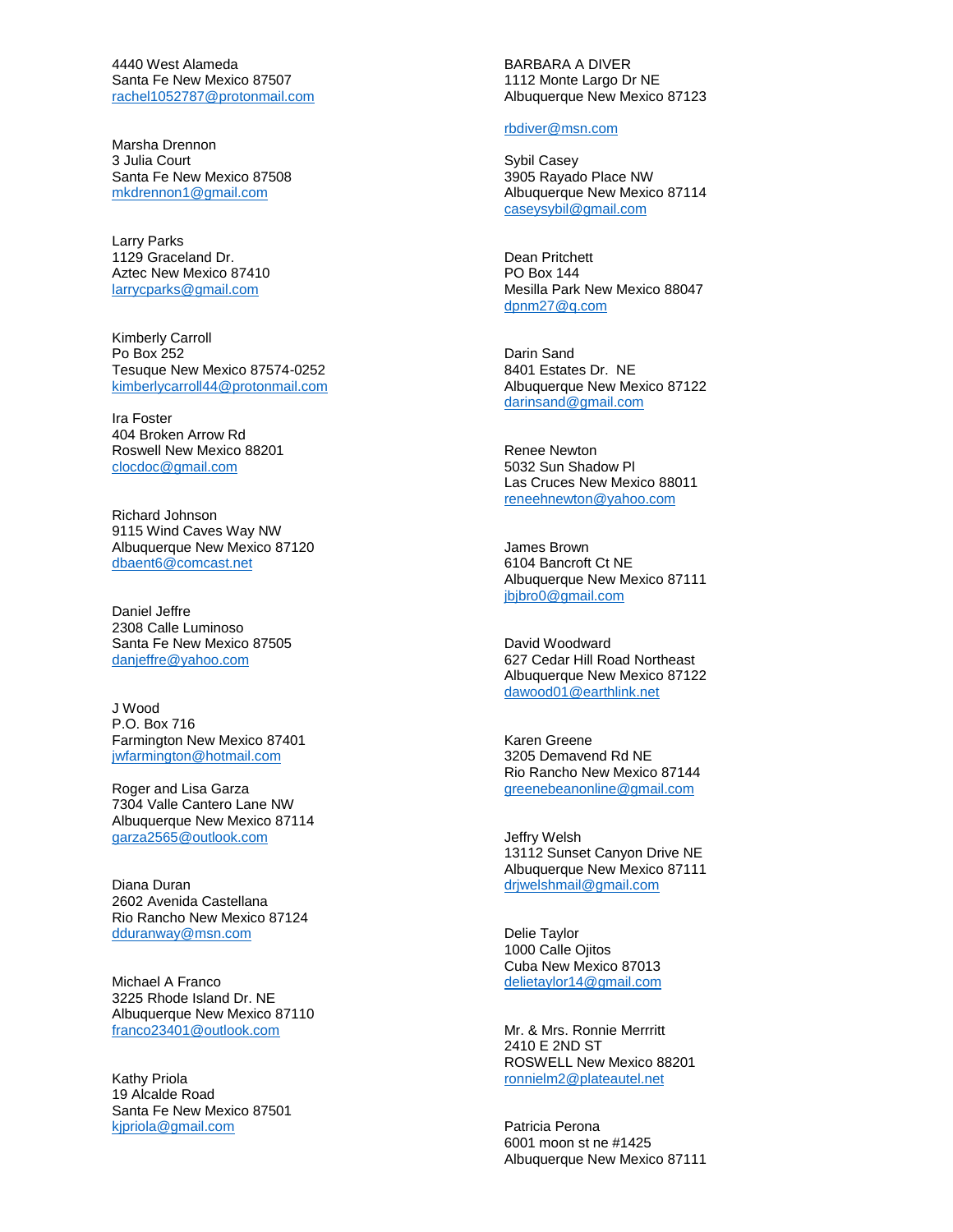michael a tarter 166 Anya Rd CORRALES New Mexico 87048 [tartersaucemike@comcast.net](mailto:tartersaucemike@comcast.net)

Heidi Cunningham 5 Sands Ln Santa Fe New Mexico 87507 [heidieynon@yahoo.com](mailto:heidieynon@yahoo.com)

Jason Beam 6063 Jack Rabbit Rd. NE Rio Rancho New Mexico 87144 [jason083@gmail.com](mailto:jason083@gmail.com)

carol hardin 6 monte alto way santa fe New Mexico 87508 [caje8@comcast.net](mailto:caje8@comcast.net)

Maria Ortiz Perea 34A Monica Rd Peralta New Mexico 87042 [mortizper@outlook.com](mailto:mortizper@outlook.com)

Tammy and Keith Vick 4616 Calle de Nubes Las Cruces New Mexico 88012 [vickkm@comcast.net](mailto:vickkm@comcast.net)

Rachel Wickline 4 Pinon Pl Sandia Park New Mexico 87047 -9502 [wickline@yahoo.com](mailto:wickline@yahoo.com)

Kathy Olson 6301 Pasilla Rd NE Rio Rancho New Mexico 87144 [katolson@comcast.net](mailto:katolson@comcast.net)

Nancy Kluck 1628 Sagebrush Trl. SE Albuquerque New Mexico 87123 [nancy.klick@gmail.com](mailto:nancy.klick@gmail.com)

Angela Tolson 4411 Canyon Ct NE Albuquerque New Mexico 87111 [mom2ens@yahoo.com](mailto:mom2ens@yahoo.com)

Robert Handel PO Box 222 Lakewood New Mexico 88254 -0222 rh [-legis@use.startmail.com](mailto:rh-legis@use.startmail.com)

Geneva Edwards

10820 Pennyback Park Dr NE Albuquerque New Mexico 87123 [genevaedwards68@gmail.com](mailto:genevaedwards68@gmail.com)

Paul Gruber 6235 calle feliz nw Albuquerque New Mexico 87114 [gruberpaul@rocketmail.com](mailto:gruberpaul@rocketmail.com)

Amy Gee 5900 Annapolis Rd NE Albuquerque New Mexico 87111 [soregee11@gmail.com](mailto:soregee11@gmail.com)

Rhoda Winters 4205 Hoffmann Dr. Trlr. 1 Las Cruces New Mexico 88005 [rhodarenee@comcast.net](mailto:rhodarenee@comcast.net)

Richard Goodson PO Box 3724 Edgewood New Mexico 87015 [rdgoods12@comcast.net](mailto:rdgoods12@comcast.net)

Elizabeth Barnes 3417 Chee Dodge Blvd Gallup New Mexico 87301 00.caper [-gavotte@icloud.com](mailto:00.caper-gavotte@icloud.com)

Charles Murray 8 Calle Flores La Luz New Mexico 88337 [hmurray@beyondbb.com](mailto:hmurray@beyondbb.com)

Hannah Gates 2324 Punta de Vista Pl NE Albuquerque New Mexico 87112 [hannah.gates379@gmail.com](mailto:hannah.gates379@gmail.com)

Michael Spomer 9180 COORS BLVD NW, Apt 1407 Albuquerque New Mexico 87120 [michaelspomer0902@gmail.com](mailto:michaelspomer0902@gmail.com)

Pamela Sundeen 2500 N Valley Las Cruces New Mexico 88007 [psundeen@hotmail.com](mailto:psundeen@hotmail.com)

Larry Loyd 31 road 5415 Bloomfield New Mexico 87413 [larryloydll@gmail.com](mailto:larryloydll@gmail.com)

Mary Reckard 829 Osito Pl Santa Fe New Mexico 87505 [canagubbio1@gmail.com](mailto:canagubbio1@gmail.com)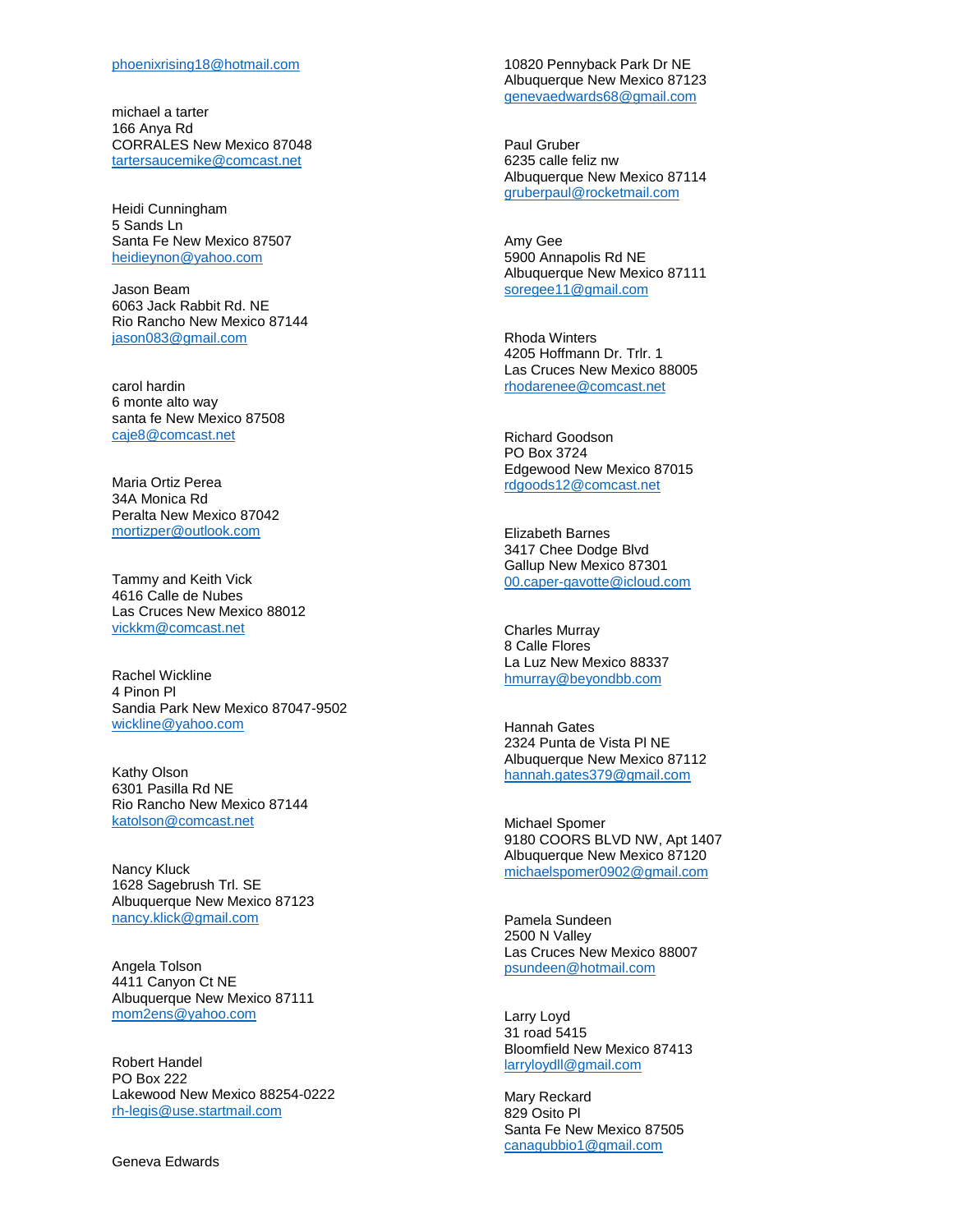Todd Hathorne 4521 Atlanta Hills Drive Northeast Rio Rancho New Mexico 87144 [toddhathorne@gmail.com](mailto:toddhathorne@gmail.com)

Valerie Rogers 424 Elder Street Grants New Mexico 87020 [willrogersnm@hotmail.com](mailto:willrogersnm@hotmail.com)

Theresa A Carbajal 809 Hwy 116 Bosque New Mexico 87006 [tac@att.net](mailto:tac@att.net)

Jimmy W Allison 2100 Moore Dr Roswell New Mexico 88201 [jimmy@championmotorsportsnm.net](mailto:jimmy@championmotorsportsnm.net)

Gerard Saiz P.O.box 125, 1040 Canal Blvd SW Los Lunas New Mexico 87031 [saizg1959@gmail.com](mailto:saizg1959@gmail.com)

John C Spinks 11312 Campo Del Oso NE. Albuquerque New Mexico 87123 [hooudini@q.com](mailto:hooudini@q.com)

Mike Romo 2319 Stieglitz Ave SE Albuquerque New Mexico 87106 [mikeromo73@gmail.com](mailto:mikeromo73@gmail.com)

Mary Little PO Box 66 Mule Creek New Mexico 88051 [m.e.littlenow@gmail.com](mailto:m.e.littlenow@gmail.com)

Monica A Johnson 1401 Dakota St. N.E. Albuquerque New Mexico 87110 [johnsonma61@comcast.net](mailto:johnsonma61@comcast.net)

RICHARD B DIVER 1112 MONTE LARGO DR. N.E. ALBUQUERQUE New Mexico 87123 [diversolar@gmail.com](mailto:diversolar@gmail.com)

Walter E Barnes III 4711 Alpine Ct NE Albuquerque New Mexico 87111 [aandw3@comcast.net](mailto:aandw3@comcast.net)

Gene Werlitsch 5306 VISTA DELCERRO NE ALBUERQUE New Mexico 87111 [gwerlitsch@comcast.net](mailto:gwerlitsch@comcast.net)

Tim Timmons 10705 Highway 377 NE Deming New Mexico 88030 [ttimm01@gmail.com](mailto:ttimm01@gmail.com)

Dianne and Allan Hinds 2331 Westside Blvd. SE #119 Rio Rancho New Mexico 87124 [hindsite2020@aol.com](mailto:hindsite2020@aol.com)

Howard Hutchinson 62 Wild Horse Road Glenwood New Mexico 88039 [aznmc@earthlink.net](mailto:aznmc@earthlink.net)

Catherine Osher 62 Wild Horse Rd Glenwood New Mexico 88039 [cathyosher@msn.com](mailto:cathyosher@msn.com)

Billie Crouse 79 Paa -Ko -Drive Sandia Park New Mexico 87047 billiecrouse@protonmail.com

Kari Andrikopoulos 514 Grape St T or C New Mexico 87901 [andriko2000@yahoo.com](mailto:andriko2000@yahoo.com)

Cecilia Baca 11 Ramoncita Rd Los Lunas New Mexico 87031 [cmg04273@gmail.com](mailto:cmg04273@gmail.com)

ronnie diener 5 brushy mountain road mule creek New Mexico 88051 [forestretreatfarm@protonmail.com](mailto:forestretreatfarm@protonmail.com)

Terri Teaters 301 El Pueblo Road NW Los Ranchos New Mexico 87114 [territeaters@gmail.com](mailto:territeaters@gmail.com)

Krisandra Wamsley 87 Main Street Pinos Altos New Mexico 87053 [krisandrak3@gmail.com](mailto:krisandrak3@gmail.com)

MaryVivian Maestas 19732 US 84 Hernandez New Mexico 87537 [viv4ardyss@hotmail.com](mailto:viv4ardyss@hotmail.com)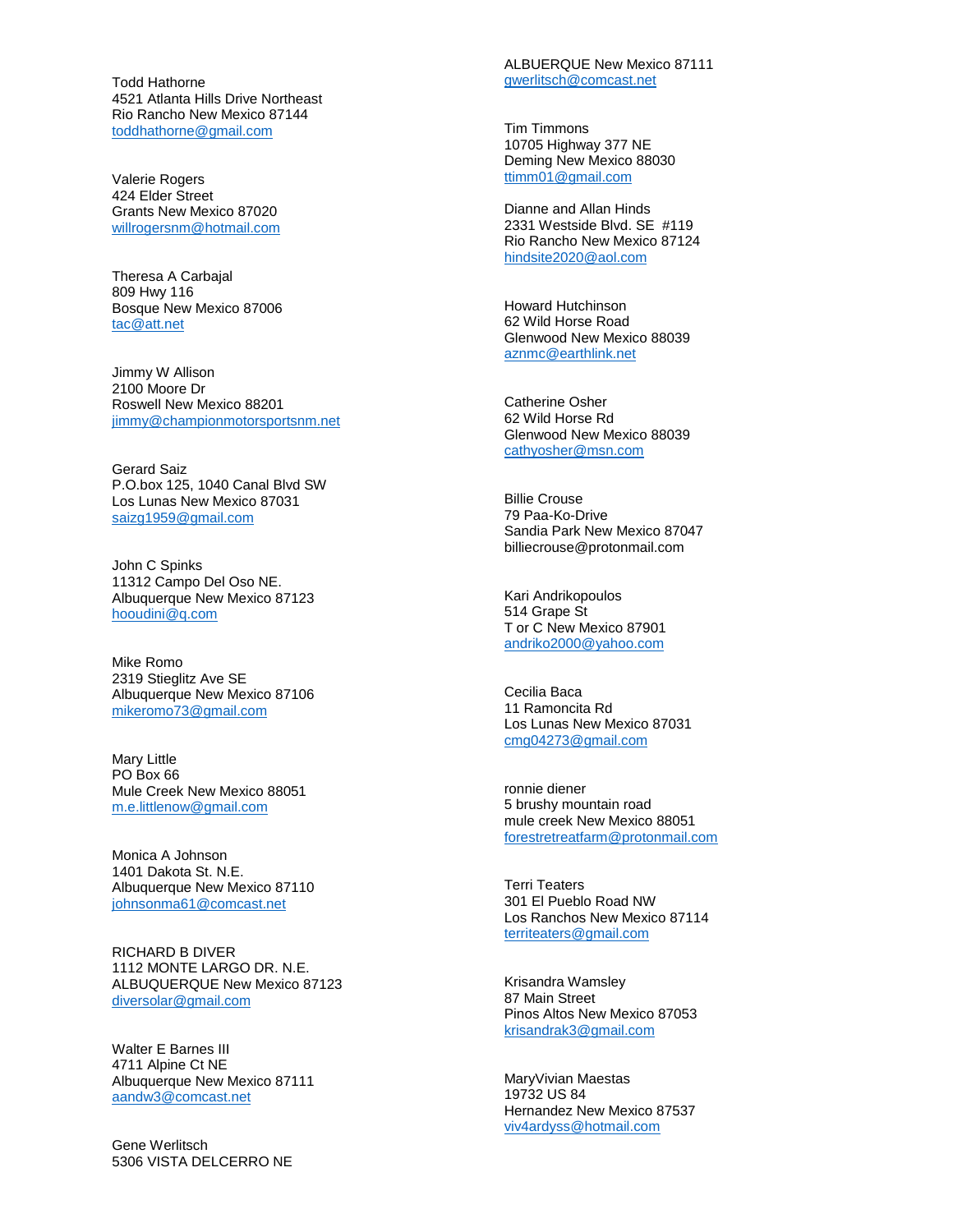Maria Ramirez 872 Stefanie Ct. Las Cruces New Mexico 88005 [maryofjesus1950@gmail.com](mailto:maryofjesus1950@gmail.com)

Marcia Jolley 425 Suzanne Rd Hagerman New Mexico 88232 [mlejolley@gmail.com](mailto:mlejolley@gmail.com)

John E Greathouse 612 Vermilion Ct Nw Albuquerque New Mexico 87120 [gejohn38@q.com](mailto:gejohn38@q.com)

Johanne Glover 78 Chimaja Rd Corrales New Mexico 87048 [mfgjlg1995@gmail.com](mailto:mfgjlg1995@gmail.com)

Frank Dawson 1010 Mustang Tr SE albuquerque New Mexico 87123 [lexrexus@protonmail.com](mailto:lexrexus@protonmail.com)

Genevieve Avraham 8401 Pan American Freeway NE Unit 160 Albuquerque New Mexico 87113 [whitewave7878@gmail.com](mailto:whitewave7878@gmail.com)

Irene El-Genk PO Box 66107 Albuq New Mexico 87193 [iegenk@gmail.com](mailto:iegenk@gmail.com)

Jill Bra kett 5 Caballo Trail Tijeras New Mexico 87059 [brackettj55@gmail.com](mailto:brackettj55@gmail.com)

Debbie Howe Po Box 1081 Peralta New Mexico 87042 [growingingrace4him@gmail.com](mailto:growingingrace4him@gmail.com)

Lisa Meyer-Hagen 1115 Tijeras Ave NW Albuquerque New Mexico 87102 [lisaforsenatedistrict12@gmail.com](mailto:lisaforsenatedistrict12@gmail.com)

Alvy Williams 113 Coleman Road Carlsbad New Mexico 88220 [alvy88220@yahoo.com](mailto:alvy88220@yahoo.com)

Sarah Smith 1071 Kennedy Road Las Cruces New Mexico 88007 [skydisco3@yahoo.com](mailto:skydisco3@yahoo.com)

Lisa Veres 91 Juniper Hill Rd NE Albuqueruqe New Mexico 87122 [lisa.v316@protonmail.com](mailto:lisa.v316@protonmail.com)

Charles D Goetz 15287 Highway 187 Williamsburg New Mexico 87942 [cuttercattle@yahoo.com](mailto:cuttercattle@yahoo.com)

Chip Greenberg Bx 485 Weed New Mexico 88354 [chip@amifone.biz](mailto:chip@amifone.biz)

Sonya Degener 6001 Moon St. NE Albuquerque New Mexico 87111 [fxdegs@yahoo.com](mailto:fxdegs@yahoo.com)

Vincent Maggiore 7504 avenger way sainta fe New Mexico 87507 [vmaggiore@gmail.com](mailto:vmaggiore@gmail.com)

Jan Wimsatt 7080 Justin Lane Las Cruces New Mexico 88007 [jankwim@comcast.net](mailto:jankwim@comcast.net)

JW BOBB 986A MARTINEZ LANE Santa Fe New Mexico 87505 [quantumwellness528@protonmail.com](mailto:quantumwellness528@protonmail.com)

kathleen krupar 717 n maple st torc New Mexico 87901 [kakrupar@yahoo.com](mailto:kakrupar@yahoo.com)

Phillip DeVargas 9006 Woodland Ave ne Albuquerque New Mexico 87112 [pdevargas1977@gmail.com](mailto:pdevargas1977@gmail.com)

DiAnn Walkinshaw 38 Arroyo Venada Rd. Placitas New Mexico 87043-9100 [lifesadance24@msn.com](mailto:lifesadance24@msn.com)

Kalie Quiroga 708 Montwood Alamogordo New Mexico 88310 [kaliechristine@hotmail.com](mailto:kaliechristine@hotmail.com)

E.C. Battocletti 713 W Spruce St PMB 903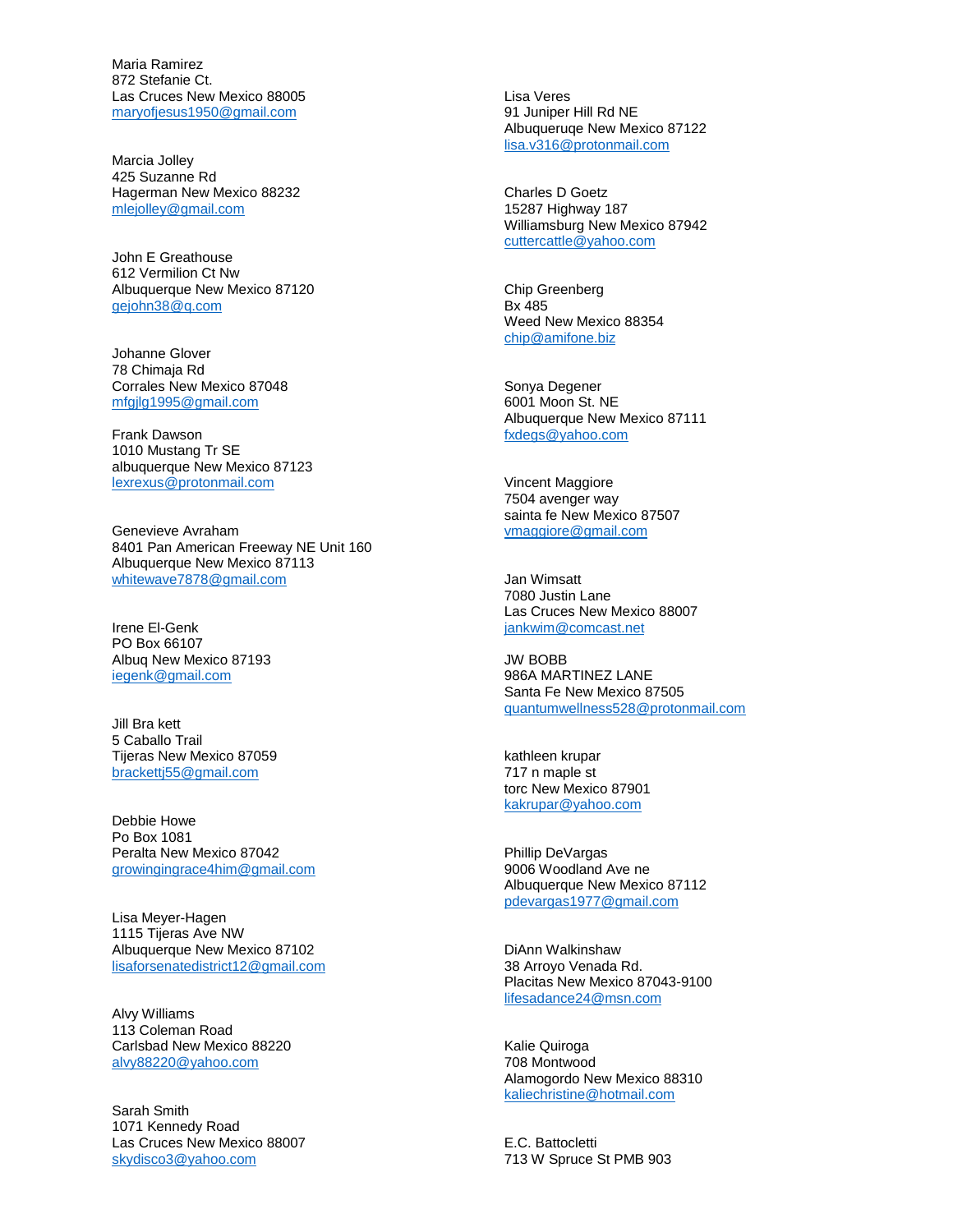Deming New Mexico 88030 [liz@lizcarmel.net](mailto:liz@lizcarmel.net)

Jasmin soulsby 5369 dona ana rd Las cruces New Mexico 88007 [jasminlebaron@yahoo.com](mailto:jasminlebaron@yahoo.com)

Rachel Hart 4311 San Pedro Drive NE B110 ALBUQUERQUE New Mexico 87109 [itnbs8@protonmail.com](mailto:itnbs8@protonmail.com)

Karen Barela 8901 Natalie Ave NE Albuquerque New Mexico 87111 [kkbarela@msn.com](mailto:kkbarela@msn.com)

Francis Martin 1716 Central SW Apt. 309 Albuquerque New Mexico 87104 [frank@fundimensions.com](mailto:frank@fundimensions.com)

Jan Toomer 5685 Salina Rd Las Cruces New Mexico 88012 [jantoomer@gmail.com](mailto:jantoomer@gmail.com)

Christi Rein 1409 Vassar Dr SE Albuquerque New Mexico 87106 [mcrein1@hotmail.com](mailto:mcrein1@hotmail.com)

Linda Frank 6085 Kokopelli Lane Las Cruces New Mexico 88005 [chinongardens@gmail.com](mailto:chinongardens@gmail.com)

Colleen Williams 3005 Mimosa Ln Las Cruces New Mexico 88001 [colleen505@yahoo.com](mailto:colleen505@yahoo.com)

katherine richardson 417 montclaire dr ne albuquerque New Mexico 87108 [kikisidibe@gmail.com](mailto:kikisidibe@gmail.com)

Marcia Weist 547, LaMelodia Dr Las Cruces New Mexico 88011 [marcia.weist@gmail.com](mailto:marcia.weist@gmail.com)

Irene Zamora 5095 Vista Chico Loop Las Cruces New Mexico 88012 [izamora14@gmail.com](mailto:izamora14@gmail.com)

Melody Swan PO Box 1404 Taos New Mexico 87571 [cowgirl@newmex.com](mailto:cowgirl@newmex.com)

Shelly Gibbs 644 cielo bonito ct Las cruces New Mexico 88005 [shellykay19@yahoo.com](mailto:shellykay19@yahoo.com)

Bonnie poloner Pobox 1023 Mesilla New Mexico 88046 [bonpolo@comcast.net](mailto:bonpolo@comcast.net)

Nicole Goddard 10936 Serpentine Ct NW Albuquerque New Mexico 87114 [lilac308@yahoo.com](mailto:lilac308@yahoo.com)

Kari Andrikopoulos 514 Grape st T or C New Mexico 87901 [andriko2000@yahoo.com](mailto:andriko2000@yahoo.com)

Julie Lafferty 151 Homestead Trl Datil New Mexico 87821 [nagareiki@gmail.com](mailto:nagareiki@gmail.com)

Richard Partsch 371 Open Range Ave SW Los Lunas New Mexico 87031 [partsch47@yahoo.com](mailto:partsch47@yahoo.com)

Linda carvalho 6 Calle Esperanza n Edgewood New Mexico 87015 lbc3 [-1999@yahoo.com](mailto:lbc3-1999@yahoo.com)

Caleb N Gluck PO Box 67137 Albuquerque New Mexico 87193 [cgluck@nmia.com](mailto:cgluck@nmia.com)

Carol Sherick 5626 Tierra Sagrada Las Cruces New Mexico 88011 [Carolsherick@yahoo.com](mailto:Carolsherick@yahoo.com)

Robert L Fies, MD PO Box 581 Arroyo Hondo New Mexico 87513 [bobfies@taosnet.com](mailto:bobfies@taosnet.com)

Frances Lavery 4276 Nambe Ct. Las Cruces New Mexico 88011 [franlamos@yahoo.com](mailto:franlamos@yahoo.com)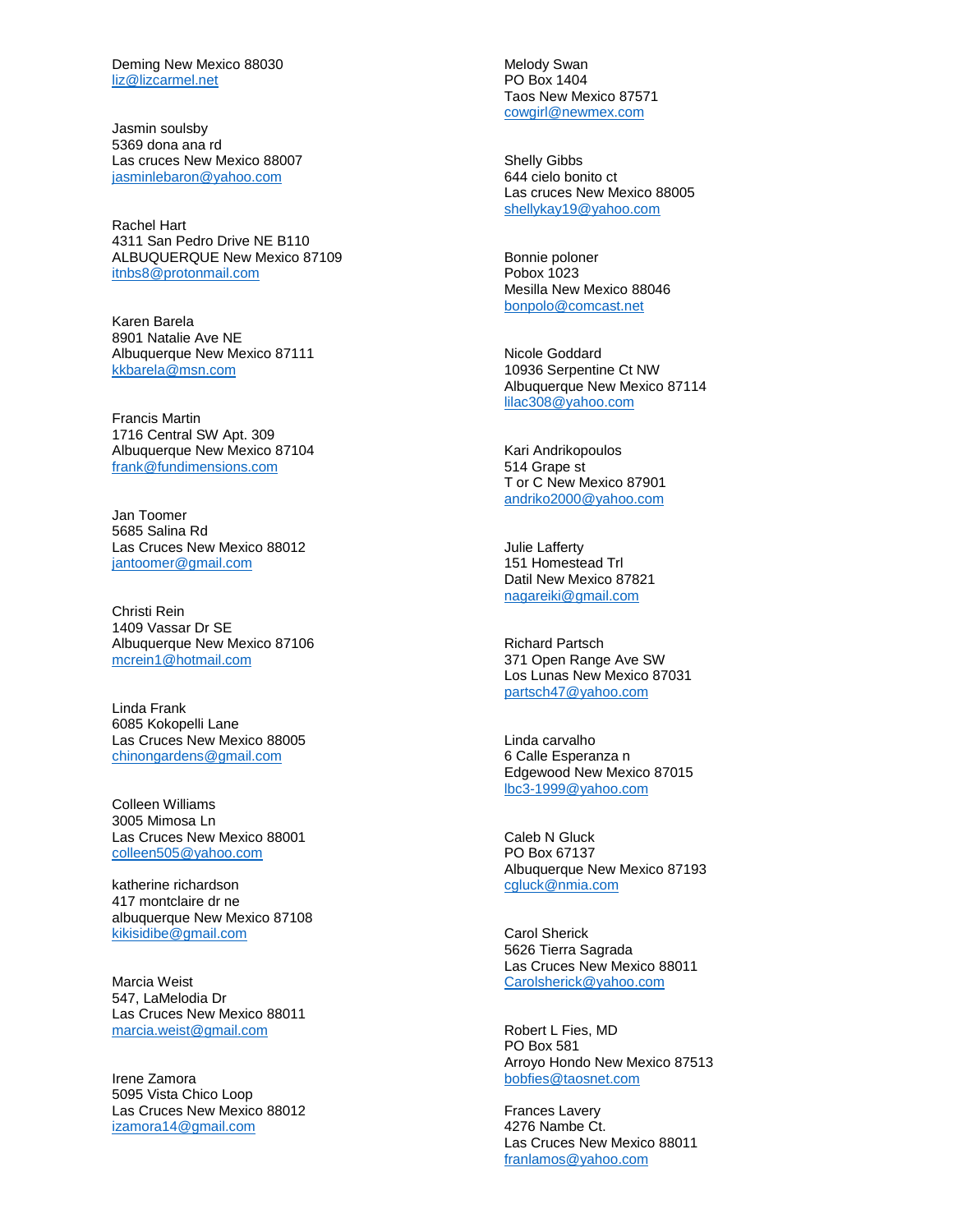Jim Caraker 6924 Rio New Mexico 87144 [jcaraker1681@gmail.com](mailto:jcaraker1681@gmail.com)

Patsy ward 2360 Liberty School Rd Ft Sumner New Mexico 88119 [pward916@gmail.com](mailto:pward916@gmail.com)

Nancy Jay 6118 Edith Boulevard Northeast, Unit 103 Albuquerque New Mexico 87107 [nancyinabq@gmail.com](mailto:nancyinabq@gmail.com)

Robert Cunningham 3265 Fairway Drive Las Cruces New Mexico 88011 [goochrc@yahoo.com](mailto:goochrc@yahoo.com)

Fred Watson 990 Lynx Loop NE Albuquerque New Mexico 87122 [fredwatsonsf@hotmail.com](mailto:fredwatsonsf@hotmail.com)

Jacqurline Rix 755 Dunlap Street Santa Fe New Mexico 87505 [jackierix@icloud.com](mailto:jackierix@icloud.com)

Deborah Zbicki PO Box 623 Sandia Park New Mexico 87047 [dandelion22@rocketmail.com](mailto:dandelion22@rocketmail.com)

Michele holloway 420 circle dr Santa fe New Mexico 87501 [michelesfe@aol.com](mailto:michelesfe@aol.com)

Linda Beattie 22 Lynx Lane Silver City New Mexico 88061 [lindabeetle@icloud.com](mailto:lindabeetle@icloud.com)

Christine Brown 1901 Father Sky NE Albuquerque New Mexico 87112 [geminicmb@protonmail.com](mailto:geminicmb@protonmail.com)

Mary Crosier 1816 Louise circle Las Cruces New Mexico 88001 [mary\\_biever@yahoo.com](mailto:mary_biever@yahoo.com)

Veronica Roberts

15 Melissa Lane Tijeras New Mexico 87059 [philandronnie@q.com](mailto:philandronnie@q.com)

Patricia Bayon 1316 NAKOMIS DR NE ALBUQUERQUE New Mexico 87112 [pbayon@yahoo.com](mailto:pbayon@yahoo.com)

Timothy Bowman 3528 12th st nw Albuquerque New Mexico 87107 [tbowman.arizona@gmail.com](mailto:tbowman.arizona@gmail.com)

frances m lavery 4276 Nambe Ct Las Cruces New Mexico 88011 [franlamos@yahoo.com](mailto:franlamos@yahoo.com)

Karen peer 1508 Eagle Ridge Rd NE Albuquerque New Mexico 87122 [karenpeer9@gmail.com](mailto:karenpeer9@gmail.com)

Jennifer MacDowell PO Box 272 Chamisal New Mexico 87521 [jennifer@jennifermacdowell.com](mailto:jennifer@jennifermacdowell.com)

Jonathan Diener 5 Brushy Mountain Rd, PO Box 27, PO Box 27 Mule Creek New Mexico 88051 [jonmdiener@gmail.com](mailto:jonmdiener@gmail.com)

Marc King 62 Camino Alto Sandia Park New Mexico 87047 [marcrking@outlook.com](mailto:marcrking@outlook.com)

Matthew Kloss 3212 Sue Cir SE Rio Rancho New Mexico 87124 [mattkloss@msn.com](mailto:mattkloss@msn.com)

Dru Tagliapietra 312 NUEVO HACIENDA LANE NW LOS RANCHOS DE ALBUQUERQUE New Mexico 87107-3140 [dru.taglia@comcast.net](mailto:dru.taglia@comcast.net)

Mahara Daniel PO Box 508 Ribera New Mexico 87560 [mahdani@tutanota.com](mailto:mahdani@tutanota.com)

Jeannie Nichols 64 Rattlesnake Rd Tularosa New Mexico 88352 [desertdivacreams@yahoo.com](mailto:desertdivacreams@yahoo.com)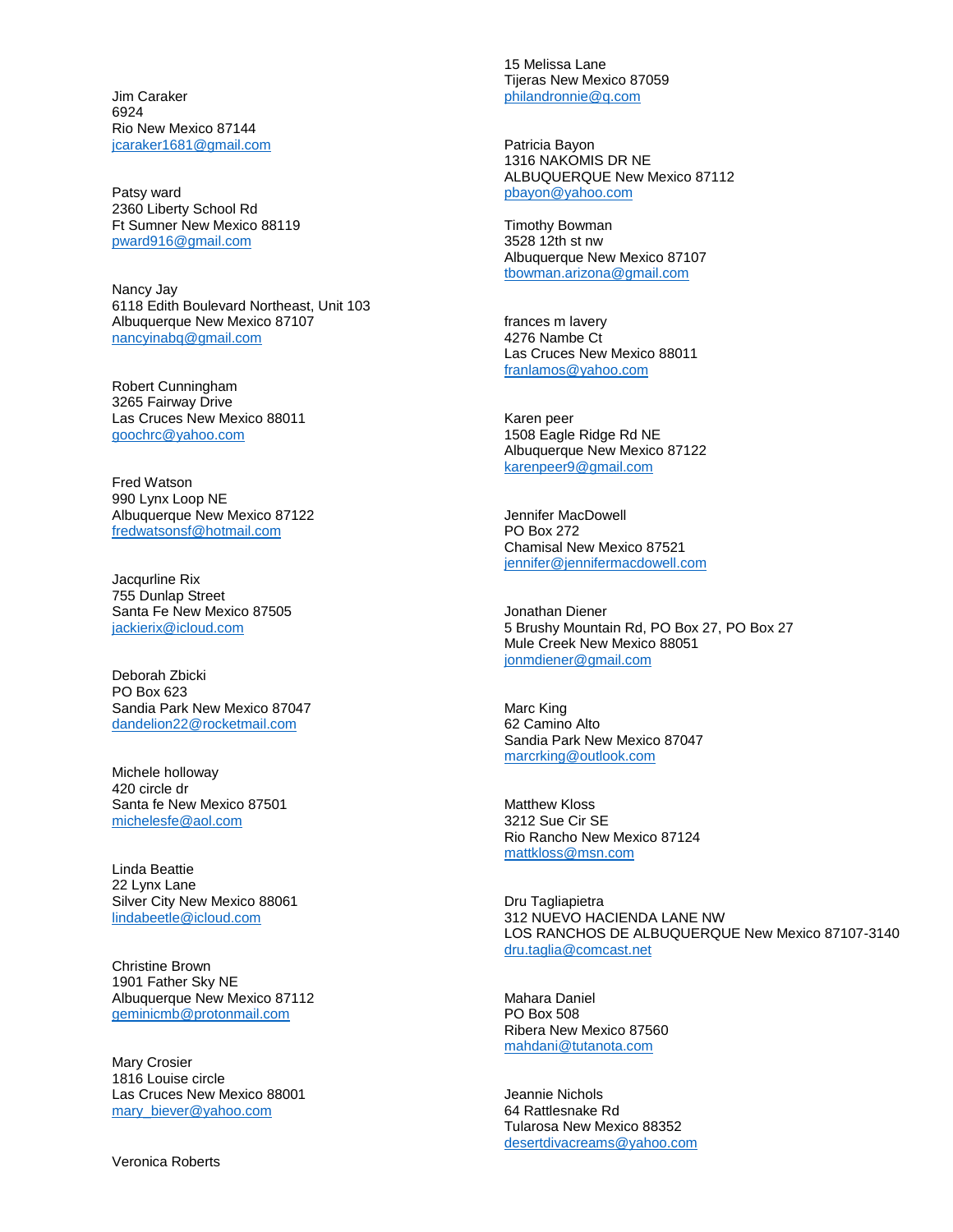Jerry Brown 825 Calle Meiia Apt 1132 Santa Fe New Mexico 87501 [jerrybrown411@gmail.com](mailto:jerrybrown411@gmail.com)

Sky Bluestar 144 Candelario St. Rear Unit SANTA FE New Mexico 87501 -1451 [skybluestar@realemail.net](mailto:skybluestar@realemail.net)

Angelle Romero 4130 Cherrydale Ct NW Albuquerque New Mexico 87107 [ellegna@msn.com](mailto:ellegna@msn.com)

Ruth Butler 12 Garbosa Road Santa Fe New Mexico 87508 [ruth702@aol.com](mailto:ruth702@aol.com)

Anika Solari PO Box , 1783 El prado New Mexico 87529 [anikasolari@hotmail.com](mailto:anikasolari@hotmail.com)

Carrie E Gordon 10436 BOX CANYON PL NW ALBUQUERQUE New Mexico 87114 [carrieell@gmail.com](mailto:carrieell@gmail.com)

Melanie Rubin 23 CAMINO ALTO SANDIA PARK New Mexico 87047 [melrubin2@gmail.com](mailto:melrubin2@gmail.com)

Marissa Butler 1255 Villita Loop Las Cruces New Mexico 88007 [mycb311@gmail.com](mailto:mycb311@gmail.com)

Mary Alice Cooper 1813 Dakota St NE Albquerque New Mexico 87110 [stsampson@comcast.net](mailto:stsampson@comcast.net)

Margaret Quinn 711 -42 Tramway PL NE Albuquerque New Mexico 87122 [pegmik210@gmail.com](mailto:pegmik210@gmail.com)

Jim Noble 3055 Mimosa Lane Las Cruces New Mexico 88001 [jnace1@hotmail.com](mailto:jnace1@hotmail.com)

Blake Ovard 2406 N. Tres Amigos Hobbs New Mexico 88240

#### [blake@blakeovard.com](mailto:blake@blakeovard.com)

barb glover 85 CR 74 Santa Fe New Mexico 87506 [barb@barbglover.com](mailto:barb@barbglover.com)

Estie Shirley 1704 Buffalo Dancer Tr. NE Albuquerque New Mexico 87112 [eshirley@q.com](mailto:eshirley@q.com)

Barbara Sandoval HC 74 Box 706 11Rougemont Ln. Pecos New Mexico 87552 [barbslynn54@gmail.com](mailto:barbslynn54@gmail.com)

Desire Boyster 25 Mccall Rd Edgewood New Mexico 87015 [desboyster@protonmail.com](mailto:desboyster@protonmail.com)

Debbie Schultz 136 Lea Ranch Drive Las Cruces New Mexico 88012 [debbdter2005@yahoo.com](mailto:debbdter2005@yahoo.com)

michael potter 10 gualdo rd santa fe New Mexico 87508 [moicheozick@hotmail.com](mailto:moicheozick@hotmail.com)

Jodi Feuille 6520 Nagoya Rd NE RIO RANCHO New Mexico 87144 [jodifeuille@gmail.com](mailto:jodifeuille@gmail.com)

Stacey Turner 3708 Estates Drive Artesia New Mexico 88210 [stacey@turner.org](mailto:stacey@turner.org)

Karen Larre 10516 Karen Ave. NE ABQ New Mexico 87111 [naturallyhealthykaren@fastmail.com](mailto:naturallyhealthykaren@fastmail.com)

Ann Garcia 3947 Fiesta Dr Las Cruces New Mexico 88005 [agarciacanty@aol.com](mailto:agarciacanty@aol.com)

Chris Graham PO Box 14175 Las Cruces New Mexico 88013 [sterlingg1@aol.com](mailto:sterlingg1@aol.com)

Stephen Ferrari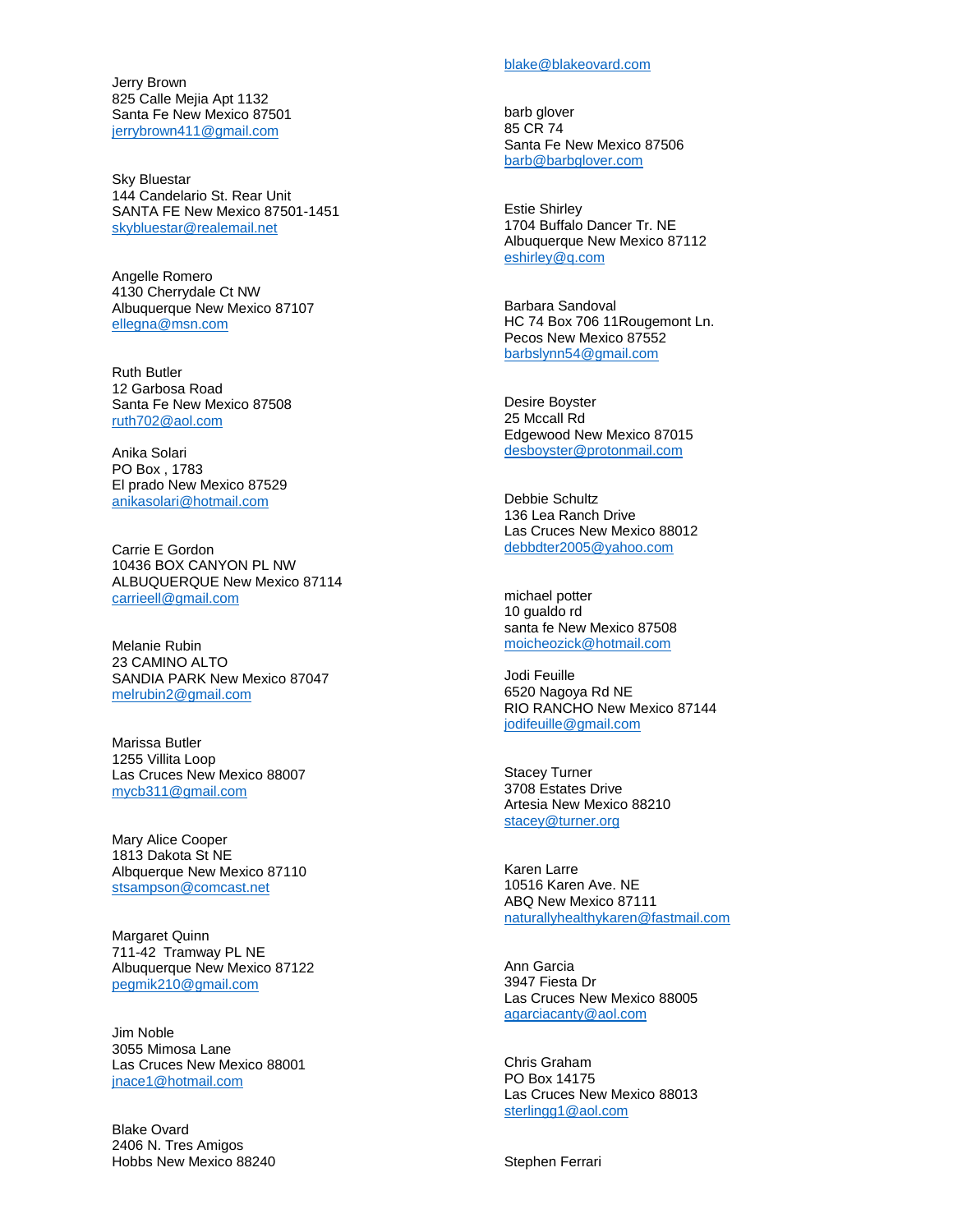343 McNabb Rd Moriarty New Mexico 87035 [ferrari63@yahoo.com](mailto:ferrari63@yahoo.com)

Stephen Lorenzen 1501 Montano St. #22 Santa Fe New Mexico 87505 [slorenzen@yahoo.com](mailto:slorenzen@yahoo.com)

Ken Starr 1113 Monte Largo Dr NE Albuquerque New Mexico 87123 [ken@sunstarcap.com](mailto:ken@sunstarcap.com)

Andrew Beall 4210 Tamarack Rd Deming New Mexico 88030 [andrewbeall@mail.com](mailto:andrewbeall@mail.com)

Cheron Bayna 51 Victorio Peak Santa Fe New Mexico 87508 -4827 [ryanclanof06@gmail.com](mailto:ryanclanof06@gmail.com)

Dr.Vincent Palladino 5 Puye RD Santa Fe New Mexico 87505 [vjpalladino11@gmail.com](mailto:vjpalladino11@gmail.com)

Shelley Kimmick 6 Tomahawk Road Silver City New Mexico 88061 [skimmick54@gmail.com](mailto:skimmick54@gmail.com)

Pallah Baker PO Box 4 San Ysidro New Mexico 87053 [pallahjs@gmail.com](mailto:pallahjs@gmail.com)

Susan Myers 1610 FORNAX RD SE RIO RANCHO New Mexico 87124 [ladyigs@yahoo.com](mailto:ladyigs@yahoo.com)

Brad & Shana Griffith, family 209 Lawrence Ranch Road Lake Arthur New Mexico 88253 [shanagriffith6.7@gmail.com](mailto:shanagriffith6.7@gmail.com)

Martha Singleton 6210 Morris Road Carlsbad New Mexico 88220 [marthas@tdsmail.com](mailto:marthas@tdsmail.com)

Trisha Christensen 4 Road 6071 Farmington New Mexico 87401 [bobble\\_03teaser@icloud.com](mailto:bobble_03teaser@icloud.com)

Keith and Tammy Vick 4616 Calle de Nubes Las Cruces New Mexico 88012 [vickkm@comcast.net](mailto:vickkm@comcast.net)

Chris Trujillo 179 SAFFIN DR SE RIO RANCHO New Mexico 87124 [kahluabelle2@aol.com](mailto:kahluabelle2@aol.com)

Barbara Atencio HC 69 Box 24A Rociada New Mexico 87742 [nanatencio@gmail.com](mailto:nanatencio@gmail.com)

Roxana Villa 1600 LENA STREET, STE A6 SANTA FE New Mexico 87505 [roxana@roxanavilla.com](mailto:roxana@roxanavilla.com)

A Gorman 8324 Springcroft NW ABQ New Mexico 87120 [agorman04@yahoo.com](mailto:agorman04@yahoo.com)

Renee Sena 14301 Arcadia NE Albuquerque New Mexico 87123 [karepose@gmail.com](mailto:karepose@gmail.com)

Andra Sttadling 6200 Lake Shore Drive Flora Vista New Mexico 87415 [andrastradling@gmail.com](mailto:andrastradling@gmail.com)

Linda Murphy 123 Sereno Dr. Santa Fe New Mexico 87501 [lindamurphyrealtor@gmail.com](mailto:lindamurphyrealtor@gmail.com)

Lana Fastnacht 460 Country Lane Bosque Farms New Mexico 87068 [lamontbuff@msn.com](mailto:lamontbuff@msn.com)

Uffe Schwender 161 CalleOjo Feliz A Santa Fe New Mexico 87505 [uschwender@hotmail.com](mailto:uschwender@hotmail.com)

Robin Flores 5010 Acacia Rd Las Cruces New Mexico 88011 [starkflores@msn.com](mailto:starkflores@msn.com)

Margaret Eckert 5550 Crawford Rd Sunland Park New Mexico 88063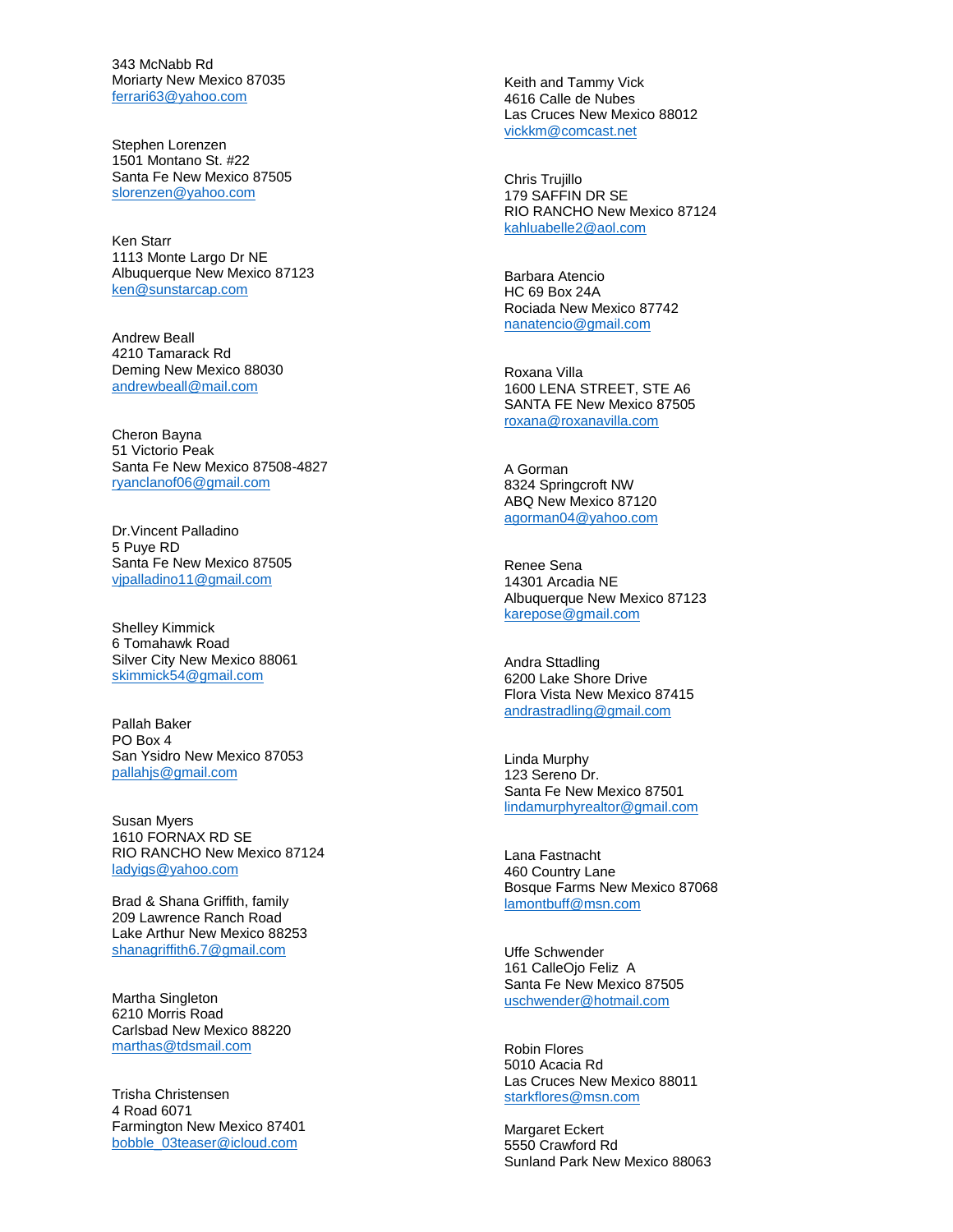Carolyn Stith 10409 Borrego Creek Dr Nw Albuquerque New Mexico 87114 [gocast007@gmail.com](mailto:gocast007@gmail.com)

Tina Speaker 307 Ryan rd Roswell New Mexico 88203 [tga201214@gmail.com](mailto:tga201214@gmail.com)

glenda disney 410 w marr hobbs New Mexico 88242 [glendisney@reagan.com](mailto:glendisney@reagan.com)

Tira Barral 218 Sombrio Drive Santa Fe New Mexico 87501 [bydawn@mac.com](mailto:bydawn@mac.com)

DonnaBridges Bridges 104 darby lane Tularosa New Mexico 88352 [donna091@gmail.com](mailto:donna091@gmail.com)

Tatia Veltkamp 9517 Dona Rowena Ave NE Albuquerque New Mexico 87111 [tatiav@comast.net](mailto:tatiav@comast.net)

Norman Pruitt 4845 Cripple Creek Las Cruces New Mexico 88011-8343 [normangigi53@gmail.com](mailto:normangigi53@gmail.com)

Sara Heppler 2920 Foraker Pl NW Albuquerque New Mexico 87107 [sheppler7@gmail.com](mailto:sheppler7@gmail.com)

Aaron Scott 2344 SR 288 Clovis New Mexico 88101 [aaron.orville@gmail.com](mailto:aaron.orville@gmail.com)

Kelly Dana 11626 Gallant Fox rd New Mexico 87123 [kellympage@comcast.net](mailto:kellympage@comcast.net)

Justin Trevino 5145 Canary Court Las Cruces New Mexico 88007 [justin.j.trevino@gmail.com](mailto:justin.j.trevino@gmail.com)

Bengy Kossmann

12005 Canyon Vista Rd Las Cruces New Mexico 88011 [bengyko@gmail.com](mailto:bengyko@gmail.com)

Lorene Wilkey 91 Arizona Sunset Rd NE Rio Rancho New Mexico 87124 [lwilkey07@gmail.com](mailto:lwilkey07@gmail.com) Tim Gonzales 1212 Clemente Street Southwest Albuquerque New Mexico 87121 [timgonz98@msn.com](mailto:timgonz98@msn.com)

Deborah K Hairgrove 3213 Sue Circle SE Rio Rancho New Mexico 87124 [dkhairgr@gmail.com](mailto:dkhairgr@gmail.com)

Yvonne Massey 1315 S. 2nd Tucumcari New Mexico 88401 [massey.vonnie@gmail.com](mailto:massey.vonnie@gmail.com)

Yvonne Massey 1315 S. 2nd Tucumcari New Mexico 88401 [massey.vonnie@gmail.com](mailto:massey.vonnie@gmail.com)

Britton Wiens 500 Dona Ana School Road Las Cruces New Mexico 88007 [brittoncw@gmail.com](mailto:brittoncw@gmail.com)

Juan Hermosillo 1312 Night Shade Court Las Cruces New Mexico 88007 [jjherm1@gmail.com](mailto:jjherm1@gmail.com)

Barbara Witt 601-B Four Hills Rd.,SE Albuquerque New Mexico 87123 [bwitt12@gmail.com](mailto:bwitt12@gmail.com)

Loretta Sparkman PO Box 571 Roswell New Mexico 88202 [lsparkman5@gmail.com](mailto:lsparkman5@gmail.com)

Wendell Wells PO Box 21 Claunch New Mexico 87011 [kuntryfam@gmail.com](mailto:kuntryfam@gmail.com)

Ramona Goolsby 210 Hope Ct NE Rio Rancho New Mexico 87124 [ramonaclawson@yahoo.com](mailto:ramonaclawson@yahoo.com)

John Bonner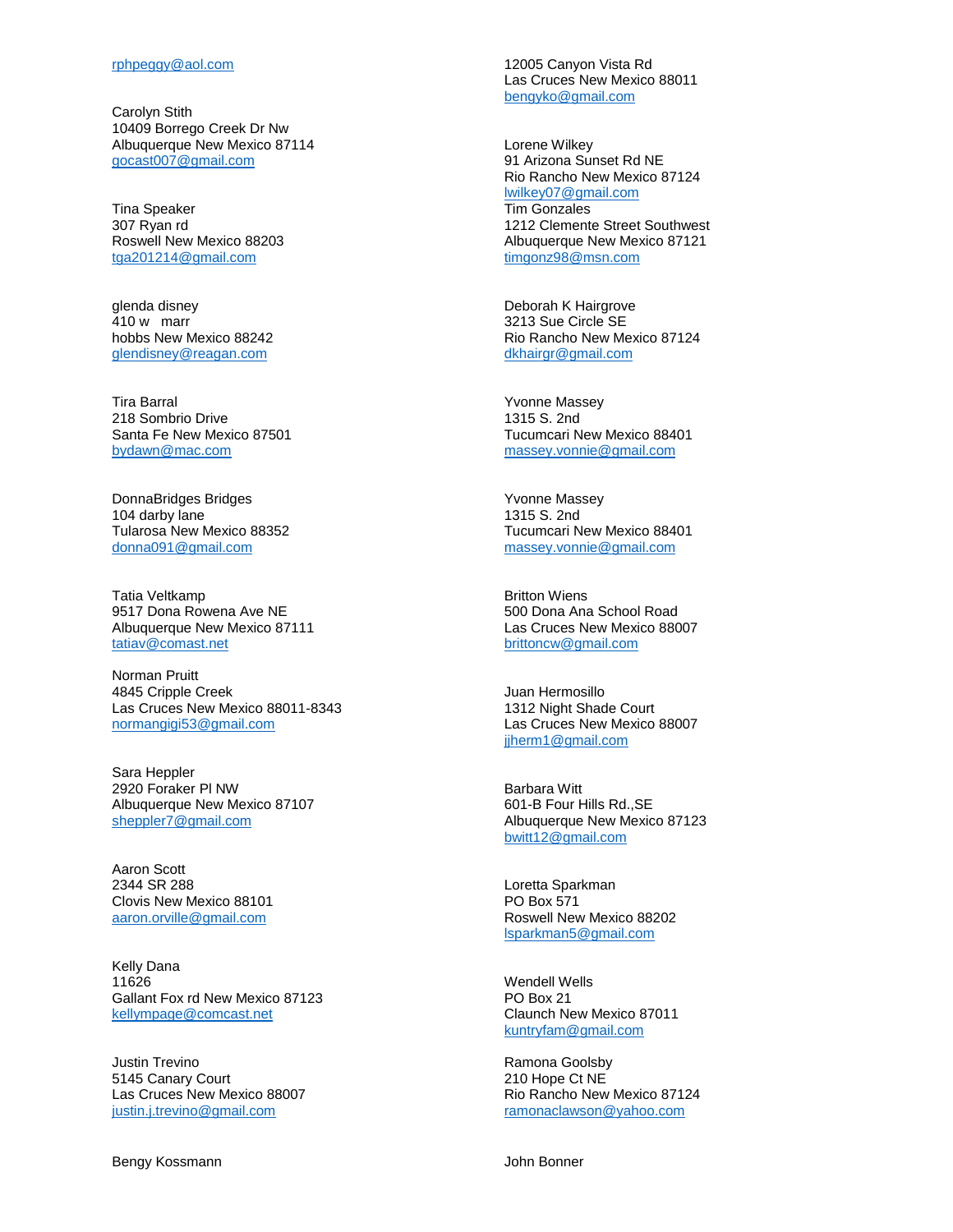9 Nexus Ln Tijeras New Mexico 87059 [bohn.jonner@protonmail.com](mailto:bohn.jonner@protonmail.com)

Desire Boyster 25 Mccall Rd Edgewood New Mexico 87015 [desboyster@protonmail.com](mailto:desboyster@protonmail.com)

Lanny Dixson 25 North Trl Edgewood New Mexico 87015 [lan.dixson96@gmail.com](mailto:lan.dixson96@gmail.com)

Douglas Adkins 1620 Adelita Drive NE Albuquerque New Mexico 87112 [douglas@micro](mailto:douglas@micro-heat.com) -heat.com

Nancy Durell 2 Katherine Ct. Placitas New Mexico 87043 [nancy@anacortesfamily.org](mailto:nancy@anacortesfamily.org)

Ronald P Miles 419 E. Palace Ave Ste A Santa Fe New Mexico 87501 [preston@federalabstractco.com](mailto:preston@federalabstractco.com)

Sky Bluestar 144 Candelario St Santa Fe New Mexico 87501 [skybluestar@realemail.net](mailto:skybluestar@realemail.net)

jodi komitor 1601A Salvador Place Santa Fe New Mexico 87501 [jg@jodigolda.com](mailto:jg@jodigolda.com)

Stefani Atwood 220 Calais Dr. Tijeras New Mexico 87059 [stefaniatwood@icloud.com](mailto:stefaniatwood@icloud.com)

Ricky Bennett 4620 Coyote Road SE Deming New Mexico 88030 [rickbennett54@hotmail.com](mailto:rickbennett54@hotmail.com)

Ellery Worthen 504 Esatview St. SW Alb. New Mexico 87105 [eeworthen@comcast.net](mailto:eeworthen@comcast.net)

Terry Hamilton 1888 Maverick Trail Las Cruces New Mexico 88007 [hamilton@nmfiber.com](mailto:hamilton@nmfiber.com)

Dwain Kindelberger 10308 LAWTON ST NW ALBUQUERQUE New Mexico 87114 -5595 [dkindelberger@comcast.net](mailto:dkindelberger@comcast.net)

Susana Harper 3100 Mesilla Hillls Las Cruces New Mexico 88005 [sutapia@yahoo.com](mailto:sutapia@yahoo.com)

Nicholas Martinez 3600 Parsifal St NE Albuquerqeu New Mexico 87111 [nicholas.r.martinez@gmail.com](mailto:nicholas.r.martinez@gmail.com)

Teresa Dedrick 1905 Crane Xing Aztec New Mexico 87410 -2622 [nomindleftatall@earthlink.net](mailto:nomindleftatall@earthlink.net)

Allyson Laing 5 Shady Oak Circle Tijeras New Mexico 87059 [freydknot@comcast.net](mailto:freydknot@comcast.net)

Karla Gomez Moreno 2312 William st se Albuquerque New Mexico 87102 [psych007@live.com](mailto:psych007@live.com)

Beverly Gutierrez 553 Brown Rd Las Cruces New Mexico 88005 -2948 [bev319@comcast.net](mailto:bev319@comcast.net)

Susan Leech 3104 22nd Ave Se Rio Rancho New Mexico 87124 [sueleech14@msn.com](mailto:sueleech14@msn.com)

Misty Sipes Hall 637A Bigler Buck Dr Portales New Mexico 88130 misty\_hall13@yahoo

Catherine Darcey Squire 1519 Cornell Dr NE Albuquerque New Mexico 87106 [darcey70@yahoo.com](mailto:darcey70@yahoo.com)

Christine Starr 3703 Tracy Circle Silver City New Mexico 88061 [ecm106.cm@gmail.com](mailto:ecm106.cm@gmail.com)

Doug and Susan Bryant 4824 Hwy 15 Pinos Altos New Mexico 88053 [mr.mrs.bryant@pm.me](mailto:mr.mrs.bryant@pm.me)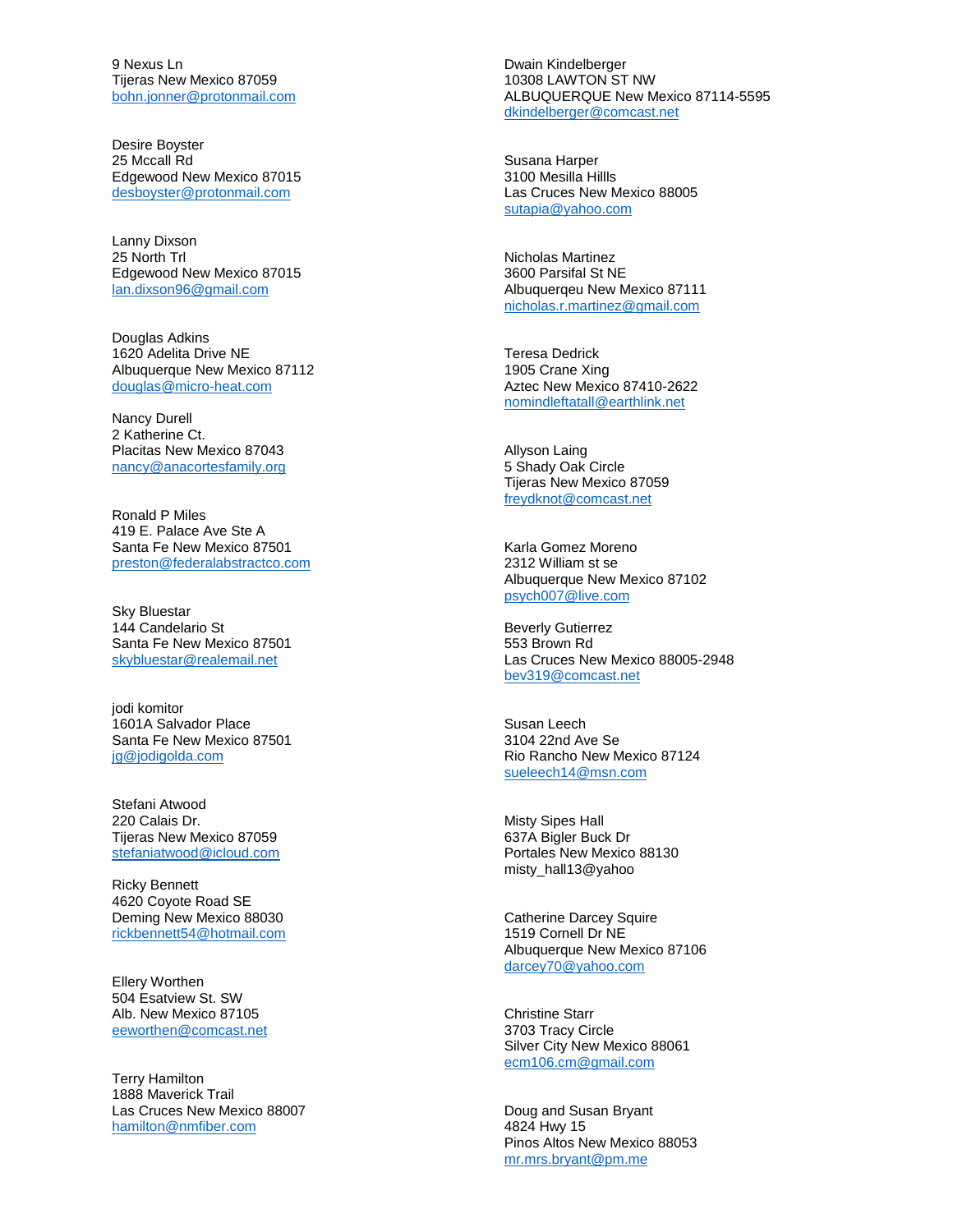John Keisling 35 Erica Ln BELEN New Mexico 87002 [johnkeisling@yahoo.com](mailto:johnkeisling@yahoo.com)

Karen Luna 5920 Gran Quivira Abq New Mexico 87120 [karenluna2012@comcast.net](mailto:karenluna2012@comcast.net)

Cristina Salazar 3512 Montecito Las Cruces New Mexico 88011 [razalasc@hotmail.com](mailto:razalasc@hotmail.com)

Clydeana Gomez 117 Marcia Dr Santa Clara New Mexico 88026 [gomezpeak\\_16@yahoo.com](mailto:gomezpeak_16@yahoo.com)

Scott M Allen 1016 Ellendale Las Cruces New Mexico 88005 [scott\\_m\\_allen@comcast.net](mailto:scott_m_allen@comcast.net)

Rachael Graf 3010 Topley Ave Las Cruces New Mexico 88005 [graf.rachael@gmail.com](mailto:graf.rachael@gmail.com)

Kara Schoeppner 1324 Pinon Jay Ct Las Cruces New Mexico 88007 [mllekarat@hotmail.com](mailto:mllekarat@hotmail.com)

Tammy Lidyard 643 Helen Cir LOS LUNAS New Mexico 87031 [tjcl0201@gmail.com](mailto:tjcl0201@gmail.com)

ELIZABETH MUNOZ -HAMILTON 300 Tanner Ave Gallup New Mexico 87301 [elizabeth@gallupliving.com](mailto:elizabeth@gallupliving.com)

Naomi Brewer 1725 Paseo De La Villa SE Rio Rancho New Mexico 87124 [ladybugggy@cox.net](mailto:ladybugggy@cox.net)

Ranferi Jasso 5350 justin rd. NW, 46 Albuquerque New Mexico 87114 [ranferijasso@gmail.com](mailto:ranferijasso@gmail.com)

Peggy J. Tavizon 2156 Highway 90 South Silver City New Mexico 88061 [pegtavizon@yahoo.com](mailto:pegtavizon@yahoo.com)

Stacy Lesley P.O. Box 2542 Tijeras New Mexico 87059 [stacylesley@gmail.com](mailto:stacylesley@gmail.com)

Carla J Sonntag PO Box 95735 Albuquerque New Mexico 87199 [carla@nmbizcoalition.org](mailto:carla@nmbizcoalition.org)

Jody Stolp 7025 Dona Ana Rd Las Cruces New Mexico 88007 [jodystolp@gmail.com](mailto:jodystolp@gmail.com)

Myles Culbertson 343 North Fairacres Road Las Cruces New Mexico 88005 [myles@tslash.com](mailto:myles@tslash.com)

Cynthia Pike 10266 Gutierrez Rd NE, Albuquerque New Mexico 87111 -6014 [rcpike@pm.me](mailto:rcpike@pm.me)

James C Gallup 5198 Rock House Road Las Cruces New Mexico 88001 [james.c.gallup@gmail.com](mailto:james.c.gallup@gmail.com)

Kimberly Bartlett 1109 N. Kentucky Roswell New Mexico 88201 [goldenre@gmail.com](mailto:goldenre@gmail.com)

Victor lujan 5210 paseo del rio Santa Fe n.m New Mexico 87507 [vdlujan2@gmail.com](mailto:vdlujan2@gmail.com)

Lauri J Reed 1164 Behnke Los lunas New Mexico 87031 [ljreednm@msn.com](mailto:ljreednm@msn.com)

Sandra Herrera -Spinelli 304 Cerro de Ortega Dr Rio Rancho New Mexico 87124 [sandra@wellnessfromwithinpc.com](mailto:sandra@wellnessfromwithinpc.com)

Miriam P. Burrows 502 E. 34th Street Silver City, NM New Mexico 88061 [miriampete@outlook.com](mailto:miriampete@outlook.com)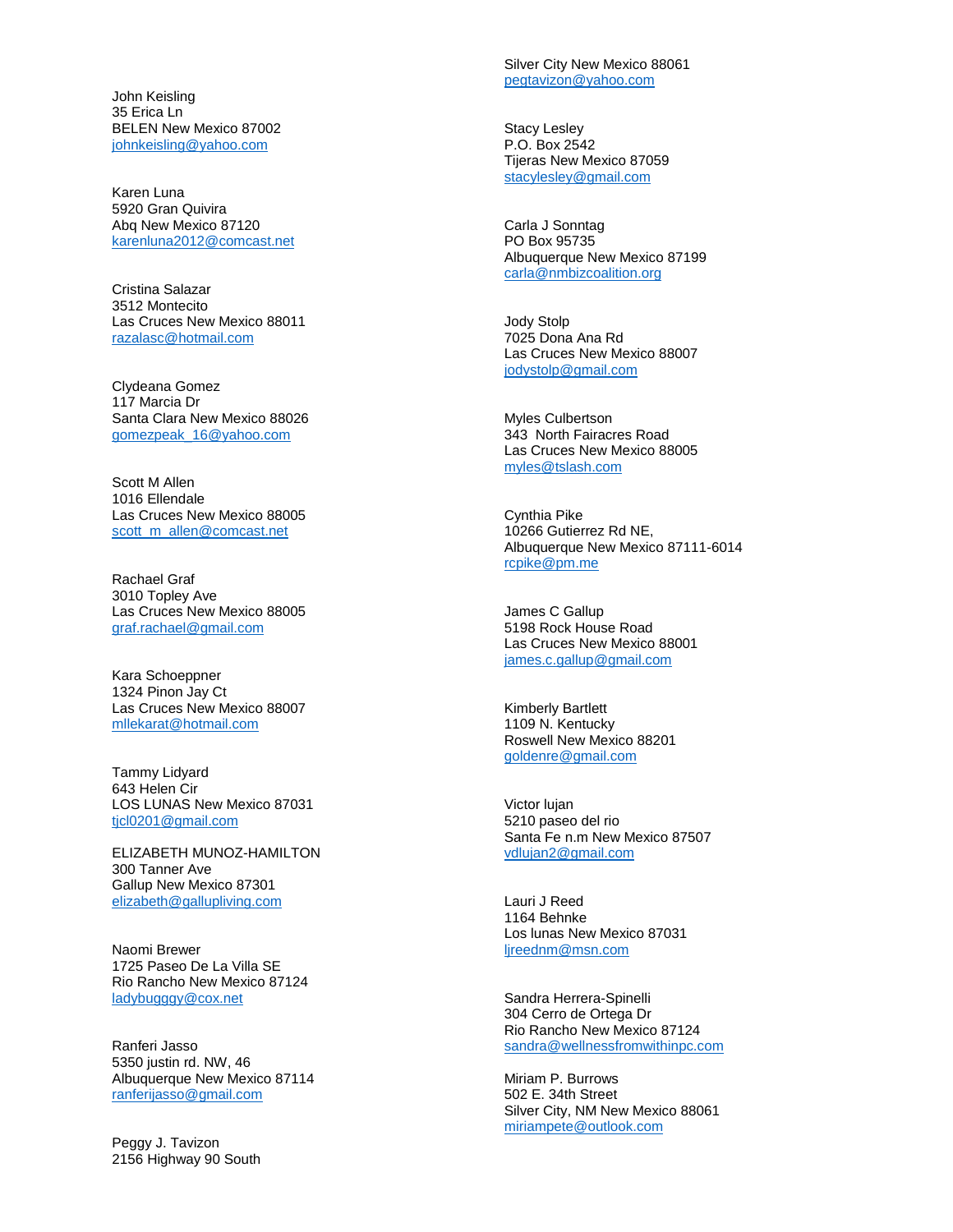Marci Braddock 1950 San Jose La Mesa New Mexico 88044 [mjbraddock1@yahoo.com](mailto:mjbraddock1@yahoo.com)

Bridget Harrington 7016 Sweetbriar Avenue NW Albuquerque New Mexico 87120 [bridgetharringtonabq@yahoo.com](mailto:bridgetharringtonabq@yahoo.com)

Ann Garcia 3947 Fiesta Drive Las Cruces New Mexico 88005 [agarciacanty@aol.com](mailto:agarciacanty@aol.com)

Sylvia Gutierrez 15 Gutierrez Ln Lemitar New Mexico 87823 [rsgg8levi@yahoo.com](mailto:rsgg8levi@yahoo.com)

Lili Guerrero 11 memory lane Mesilla park New Mexico 88047 [lili\\_trygod@msn.com](mailto:lili_trygod@msn.com)

Terry R Hamilton 1888 MAVERICK TRL LAS CRUCES New Mexico 88007 -4515 [hamilton@nmfiber.com](mailto:hamilton@nmfiber.com)

Tammy Silva 1570 Murray Loop Bosque Farms New Mexico 87068 [iamtamyis@gmail.com](mailto:iamtamyis@gmail.com)

Suzey Gao 366 Juniper Hill RD NE Albuquerque New Mexico 87122 [snlgao2020@gmail.com](mailto:snlgao2020@gmail.com)

Nicole Turrietta 2107 Besler Ln SW Albuquerque New Mexico 87105 [nturriet82@gmail.com](mailto:nturriet82@gmail.com)

Traci Parsons 47 Vista Encantada Edgewood New Mexico 87015 [crashdnt@aol.com](mailto:crashdnt@aol.com)

Michael Wachocki 111 Gutierrez canyon rd Tijeras New Mexico 87059 [mtwachocki@yahoo.com](mailto:mtwachocki@yahoo.com)

Cynthia McConnell 220 Richmond Dr. SE Albuquerque New Mexico 87106 [mcconnell.cindymac@gmail.com](mailto:mcconnell.cindymac@gmail.com)

David Jones 9105 Rialto Ave SW Albuquerque New Mexico 87121 [emildave@gmail.com](mailto:emildave@gmail.com)

Katherine Jamael 18 Blueberry Lane Los Lunas New Mexico 87031 [katherinej1417@icloud.com](mailto:katherinej1417@icloud.com)

Shirley Hughes 1 Calle Don Carlos Tijeras New Mexico 87059 [shughes5012@msn.com](mailto:shughes5012@msn.com)

Sylvia Mock 2603 Alamogordo Dr NW Albuquerque New Mexico 87120 [sylvia\\_mock@centurylink.net](mailto:sylvia_mock@centurylink.net)

David M Skowran 8116 Corte De Aguila NW Albuquerque New Mexico 87120 -0000 [dskowran@comcast.net](mailto:dskowran@comcast.net)

Aaron Fontes 1413 fruit ave nw 8 Albuquerque New Mexico 87104 [fontez18@gmail.com](mailto:fontez18@gmail.com)

Gerald Maestas 212 Nico Tr. NW Albuquerque New Mexico 87114 [silvertoninc@aol.com](mailto:silvertoninc@aol.com)

Scott Bushey 12500 Montgomery Blvd. NE Suite 107 Albuquerque New Mexico 87111 [light@solariusspa.com](mailto:light@solariusspa.com)

Sandra Witt 603 Serena Dr. Roswell New Mexico 88201 [sandrawitt@centurylink.net](mailto:sandrawitt@centurylink.net)

Deborah Moore 8608 Ironside Ave NE Albuquerque New Mexico 87109 [debam2008@gmail.com](mailto:debam2008@gmail.com)

Daphne Orner 11251 San Antonio Road Northeast Albuquerque New Mexico 87122 [daphneyorner@comcast.net](mailto:daphneyorner@comcast.net)

Heather Donaghe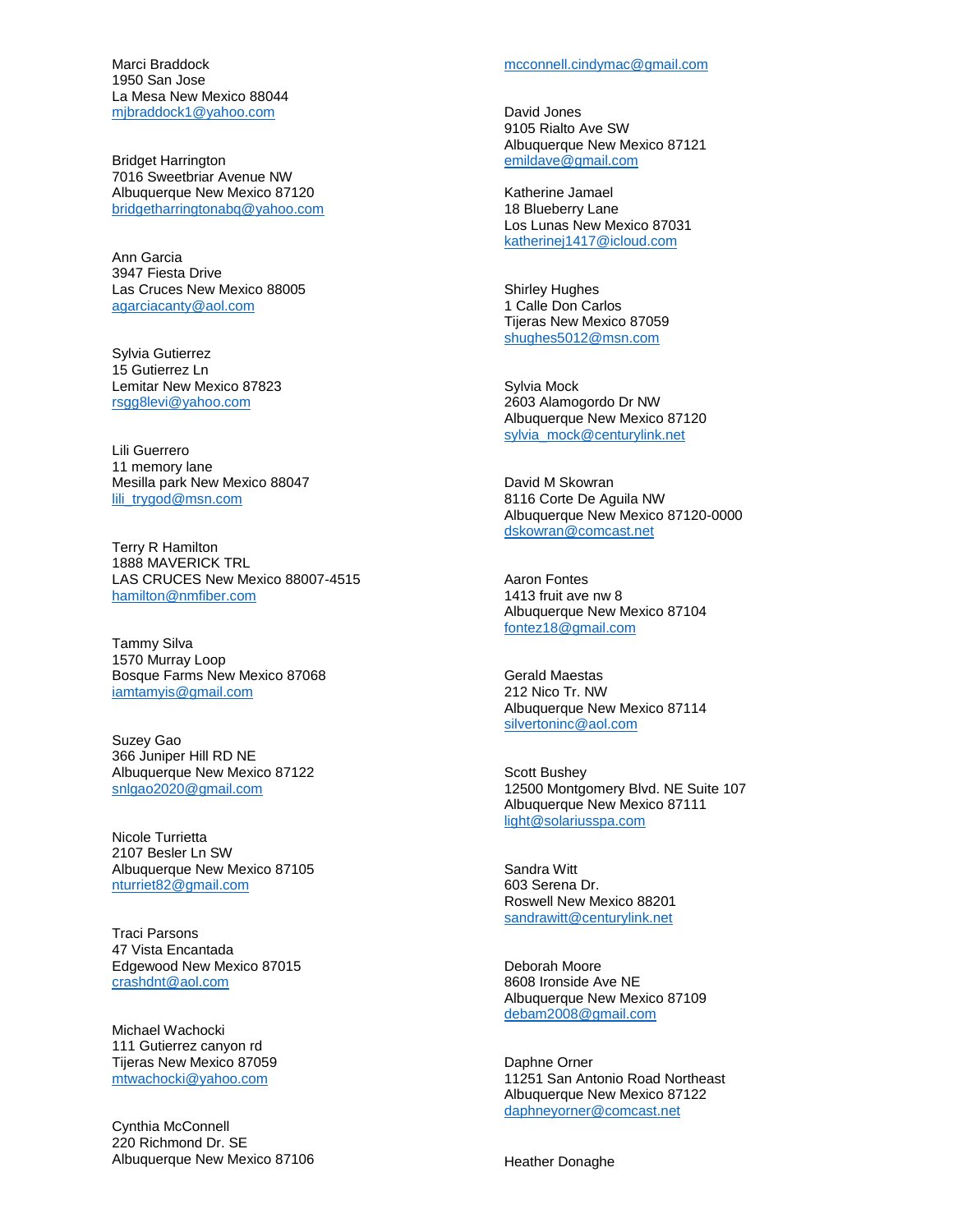19 Camino Moreno Arenas Valley New Mexico 88022 [heatherd777@comcast.net](mailto:heatherd777@comcast.net)

Eddie Guy 101 W Main St Artesia New Mexico 88210 [guychevy@pvtn.net](mailto:guychevy@pvtn.net)

Bob Alderete 357 Paloma Blanca Drive Chaparral New Mexico 88081 [ralderete@live.com](mailto:ralderete@live.com)

Michael R Coleman 431 Jarales Rd Belen New Mexico 87002 [ucicoleman@gmail.com](mailto:ucicoleman@gmail.com)

Diana Duncan 6154 Cottontail Rd NE Rio rancho New Mexico 87144 [14f1inthes1@gmail.com](mailto:14f1inthes1@gmail.com)

Elida Hanson -Finelli 33 Calle Emelina El Prado New Mexico 87529 [lilipix@att.net](mailto:lilipix@att.net)

CASSANDRA MORRISON 6712 LOFTUS AVE NE ALBUQUERQUE New Mexico 87109 [abqladycop@gmail.com](mailto:abqladycop@gmail.com)

Jean Bernstein 4224 Rio Grande NW Albuquerque New Mexico 87107 [jean@flyingstarcafe.com](mailto:jean@flyingstarcafe.com)

Joseph Loisel 4640 MONTE FRIO DR NW ALBUQUERQUE New Mexico 87120 [joeloisel@aol.com](mailto:joeloisel@aol.com)

Celia Cortez 20 Woodbriar Ln, unit 9 - 1 Cedar Crest New Mexico 87008 [celiacortez.am@gmail.com](mailto:celiacortez.am@gmail.com)

JENI PARKS 6105 TALLSMAN DR NW Albuquerque New Mexico 87120 [jparks@woodmenlife.org](mailto:jparks@woodmenlife.org)

Yvonne Finnegan 728 La Charles Drive NE Albuquerque New Mexico 87123 [ysfinnegan@gmail.com](mailto:ysfinnegan@gmail.com)

Larry Parks 1129 Graceland Dr. Aztec New Mexico 87410 [larrycparks@gmail.com](mailto:larrycparks@gmail.com)

Linda Bernhardt 5708 Cliff Ln Las Cruces New Mexico 88007 [hey\\_aunt\\_linda@yahoo.com](mailto:hey_aunt_linda@yahoo.com)

James Reader 73 Indian Hills Road Moriarty New Mexico 87035 [jereader1@yahoo.com](mailto:jereader1@yahoo.com)

Penny Castillo 1700 miner ave sw Albuquerque New Mexico 87121 [pcastillo8@me.com](mailto:pcastillo8@me.com)

Dan Bogart 410 PINE ST BOSQUE FARMS New Mexico 87068 -9589 [boggie@q.com](mailto:boggie@q.com)

Michael F Freestone 1208 Cooper St Farmington New Mexico 87401 [freestonemike@hotmail.com](mailto:freestonemike@hotmail.com)

Danny Klement 4 Kristine Lan e Silver City New Mexico 88061 [wy5g@zianet.com](mailto:wy5g@zianet.com)

Gary Hilton PO Box 427 MIMBRES N M New Mexico 88049 [garyonmimbres2010@hotmail.com](mailto:garyonmimbres2010@hotmail.com)

John Slenes 8403 Aztec Rd. NE Albuquerque New Mexico 87111 [jfslenes@aol.com](mailto:jfslenes@aol.com)

John T Stewart PO Box 867 Sandia Park New Mexico 87047 [jts87047@yahoo.com](mailto:jts87047@yahoo.com)

Billie Crouse 79 Paa -Ko -Drive Sandia Park New Mexico 87047 [billiecrouse@protonmail.com](mailto:billiecrouse@protonmail.com)

Dave Weaver 1380 Rio Rancho Blvd SE #1107 Rio Rancho New Mexico 87124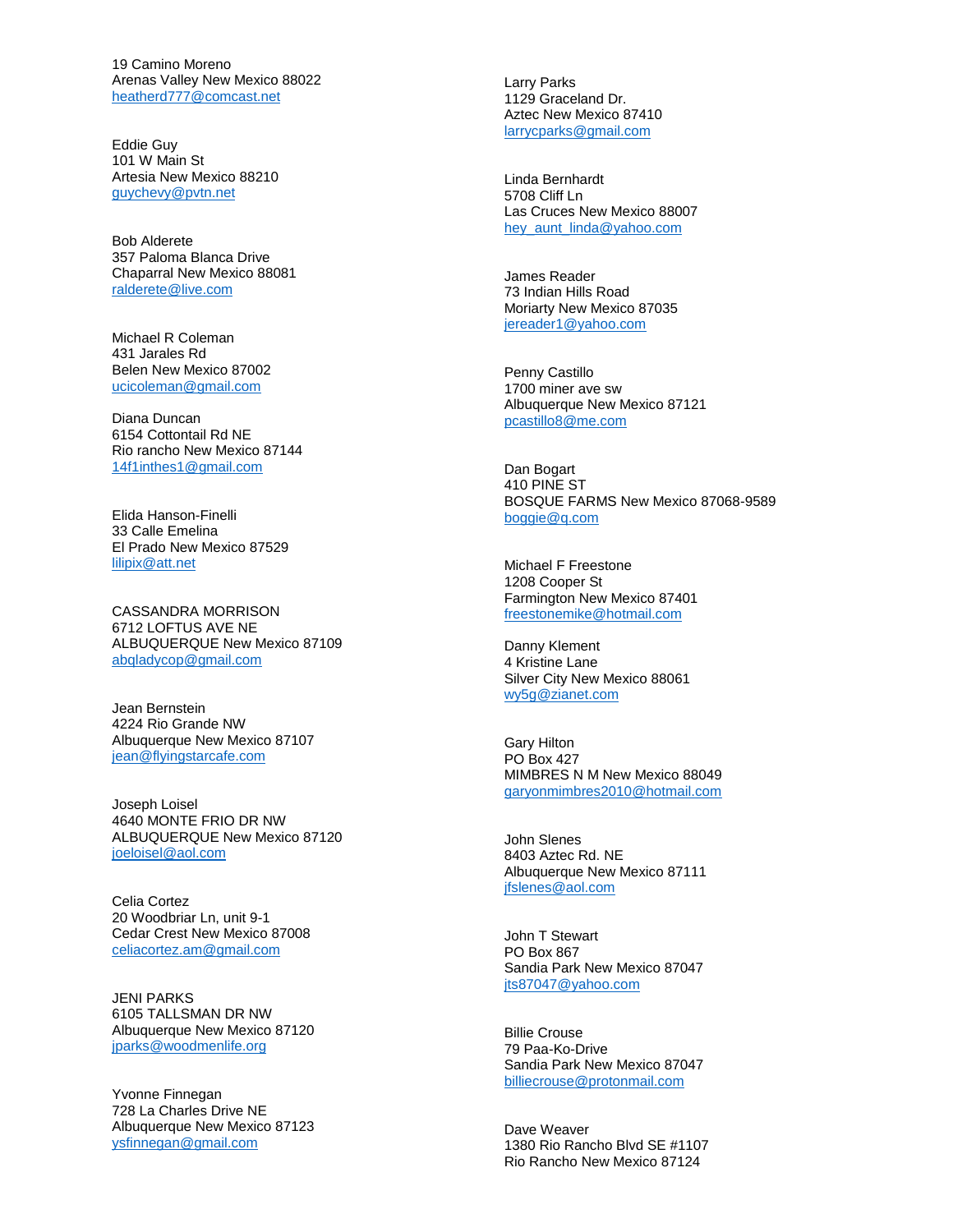Robert Morris 2200 Woodlake Drive NE Palm Bay Florida 32905 [rojmo.71@outlook.com](mailto:rojmo.71@outlook.com)

Marilyn Strube 4721 Delamar Ave NE Albuquerque New Mexico 87110 [mstrube@greer](mailto:mstrube@greer-stafford.com) -stafford.com

Erik Olson 366 Juniper Hill Rd NE Albuquerque New Mexico 87122 [erolson@uwalumni.com](mailto:erolson@uwalumni.com)

Debbie Stephens 12701 Calle Cedro NE Albuquerque New Mexico 87111 [sstephens3@comcast.net](mailto:sstephens3@comcast.net)

Dennis Wright 851 B East Palace Ave Santa Fe New Mexico 87501 [dennisherbertwright@comcast.net](mailto:dennisherbertwright@comcast.net)

Sara Mathis 4517 San Andres NE Albuquerque New Mexico 87110 [sarajmathis@aol.com](mailto:sarajmathis@aol.com)

Martha Eden P.O. Box 1381 Edgewood New Mexico 87015 [eden@abq.com](mailto:eden@abq.com)

PAM PINSON 2147 Hwy 61 SAN LORENZO New Mexico 88041 [ppinson@fmi.com](mailto:ppinson@fmi.com)

Dennis Smith 900 Sandia Road NW Albuquerque New Mexico 87107 [dksmith.thevibeguy@gmail.com](mailto:dksmith.thevibeguy@gmail.com)

Jean Bernstein 4224 Rio Grande N. W. Albuquerque New Mexico 87107 [jean@flyingstarcafe.com](mailto:jean@flyingstarcafe.com)

Byron Makarwich 4661 sutton nw, albuquerque New Mexico 87114 [makarscorp@gmail.com](mailto:makarscorp@gmail.com)

Marcie May

3309 Black Hills Rd NE Albuquerque New Mexico 87111 [m.m.marcie2012@gmail.com](mailto:m.m.marcie2012@gmail.com)

Sonya Gallegos Mailing Address P.O.Box 998 Eunice New Mexico 88231 [sonyagallegos4400@icloud.com](mailto:sonyagallegos4400@icloud.com)

Neil Hise 10 Calle Del Arroyo Placitas New Mexico 87043 [nhise@cemcoturbo.com](mailto:nhise@cemcoturbo.com)

Terri Teaters 301 El Pueblo Road NW Los Ranchos New Mexico 87114 [territeaters@gmail.com](mailto:territeaters@gmail.com)

David Woodward 627 Cedar Hill Road Northeast Albuquerque New Mexico 87122 [dawood01@earthlink.net](mailto:dawood01@earthlink.net)

Jason Bettis 6104 Aldea Ave NW Albuquerque New Mexico 87114 [ltb\\_jason@yahoo.com](mailto:ltb_jason@yahoo.com)

Jason Bettis 6104 Aldea Ave NW Albuquerque New Mexico 87114 [ltb\\_jason@yahoo.com](mailto:ltb_jason@yahoo.com)

Maria Zorzoli 1371 Catalpa Las Cruces New Mexico 88001 [maszorzo@gmail.com](mailto:maszorzo@gmail.com)

Kami Anderson 300 Conway Avenue Las Cruces New Mexico 88005 bodyunwindtherapy@gmail

Karen Carlton 217 W Argyle St Hagerman New Mexico 88232 carltonkd@gmail.com

Nicole Garcia 2985 Escenico Court Las Cruces New Mexico 88012 [noswalt@hotmail.com](mailto:noswalt@hotmail.com)

Vicki sexton POb 465 Silver city New Mexico 88062 [vsxtn@yahoo.com](mailto:vsxtn@yahoo.com)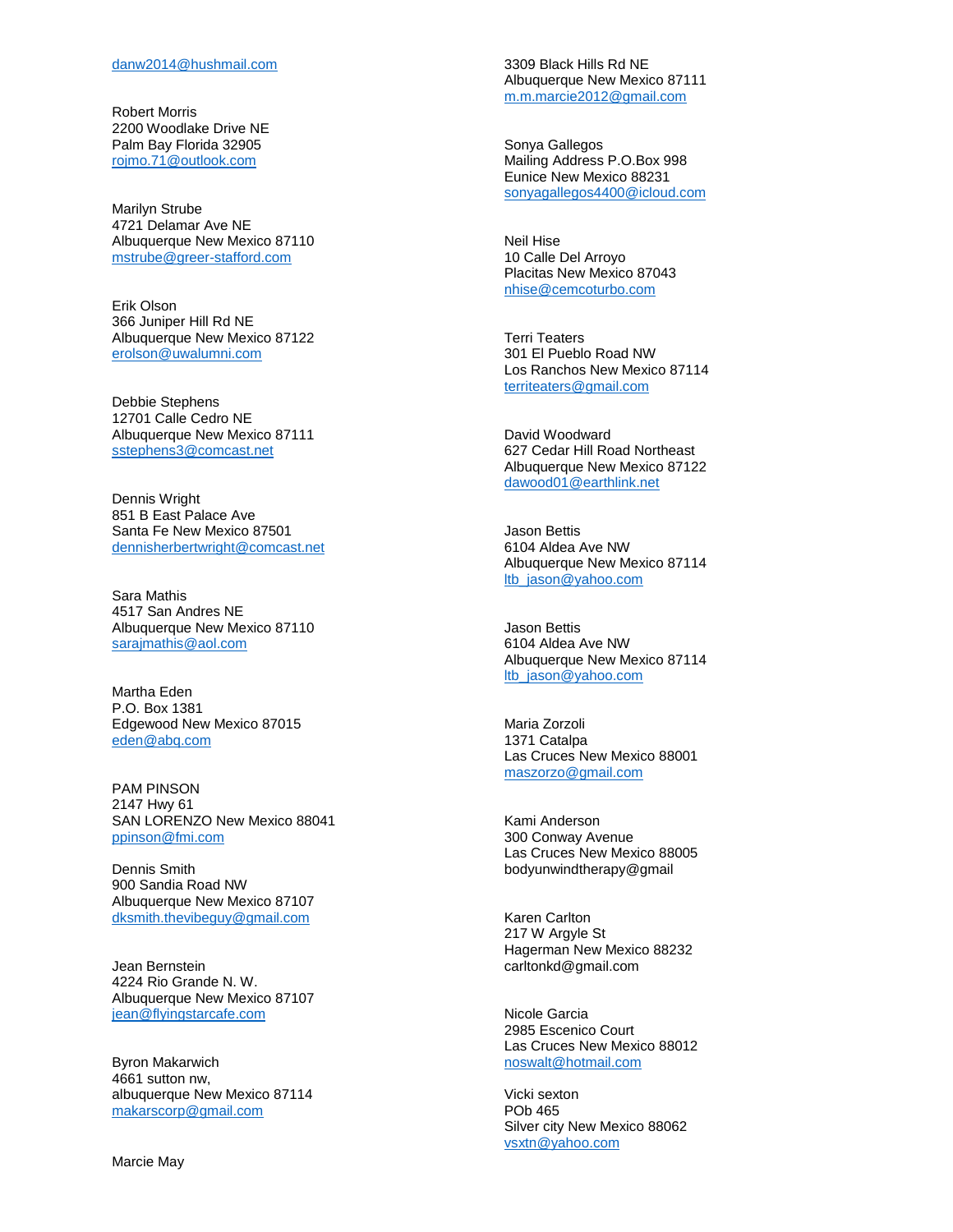Sharon Cervantes 6613 Christy ave NE Albuquerque New Mexico 87109 [sk.cervantes@hotmail.com](mailto:sk.cervantes@hotmail.com)

RODNEY BURR 8132 Otero Ave NE Albuquerque New Mexico 87109 [rodburr6@hotmail.com](mailto:rodburr6@hotmail.com)

Joy Miller PO Box 1273 Mesilla New Mexico 88046 [joyemmamiller@gmail.com](mailto:joyemmamiller@gmail.com)

Cathlena Burr 8132 Otero Ave NE Albuquerque New Mexico 87109 [cathlena.burr@gmail.com](mailto:cathlena.burr@gmail.com)

Nansi Martin 2509 Comanche NE Albuquerque New Mexico 87107 [nmartin@aztecmechanical.com](mailto:nmartin@aztecmechanical.com)

Sherry L Maxwell 1815 Rock Creek Trail NW ALBUQUERQUE New Mexico 87120 [maxwellsherry44@gmail.com](mailto:maxwellsherry44@gmail.com)

Debbie Reynolds 12424 Royal Oak Ave NE Albuquerque New Mexico 87111 [debbiereynolds711@gmail.com](mailto:debbiereynolds711@gmail.com)

Norma Dunn 4715Wildfire Rd. N W ABQ New Mexico 87114 [dunfamalb@gmail.com](mailto:dunfamalb@gmail.com)

AMY BARELA 1 SUNRISE, Apt Suite Floor Tularosa New Mexico 88352 [amy.barela@gmail.com](mailto:amy.barela@gmail.com)

Angie Kiger LeGrand 400 Nth 7th Street Bloomfield New Mexico 87413 [alegrand58@gmail.com](mailto:alegrand58@gmail.com)

Joan Christy 10504 Figaro Dr NW Albuquerque New Mexico 87114 [joanchristy@yahoo.com](mailto:joanchristy@yahoo.com)

Renee Newton 5032 Sun Shadow Pl Las Cruces New Mexico 88011 [reneehnewton@yahoo.com](mailto:reneehnewton@yahoo.com)

June Herrell 206 La Luz Ln Ruidoso New Mexico 88345 [jdherrell@comcast.net](mailto:jdherrell@comcast.net)

Susan Eddy P O BOX 687, P O Box 687 Gallup New Mexico 87305 [susaneddy61@gmail.com](mailto:susaneddy61@gmail.com)

Don Henderson 4399 Condor St Las Cruces New Mexico 88011 [djhend27@comcast.net](mailto:djhend27@comcast.net)

Raymond Seagers P.O. Box 567 Edgewood New Mexico 87015 [rhselk@aol.com](mailto:rhselk@aol.com)

Ruth Butler 12 Garbosa Road Santa Fe New Mexico 87508 [ruth702@gmail.com](mailto:ruth702@gmail.com)

Peter J Stubben 105 E ALICE ST SILVER CITY New Mexico 88061 -5201 [pjsfutures@gmail.com](mailto:pjsfutures@gmail.com)

Jo Ann Milam 8005 Merissa Lane, NE Albuquerque New Mexico 87122 [jomlam@aol.com](mailto:jomlam@aol.com)

June Gardner 4901 Cumbre Del Sur Ct NE Albuquerque New Mexico 87111 [wildeyesjg@aol.com](mailto:wildeyesjg@aol.com)

Zoe Nye 925 Gatewood Ave Albuquerque New Mexico 87105 [tierraforma@protonmail.com](mailto:tierraforma@protonmail.com)

Susan Guenette 8501 Eagle Rock Ave. NE Albuquerque New Mexico 87122 s\_quenette@yahoo.com

Pamela Ann Saxman 1204 ESPEJO ST. NE Albuquerque New Mexico 87112 [psax@comcast.net](mailto:psax@comcast.net)

Laurel B Cudney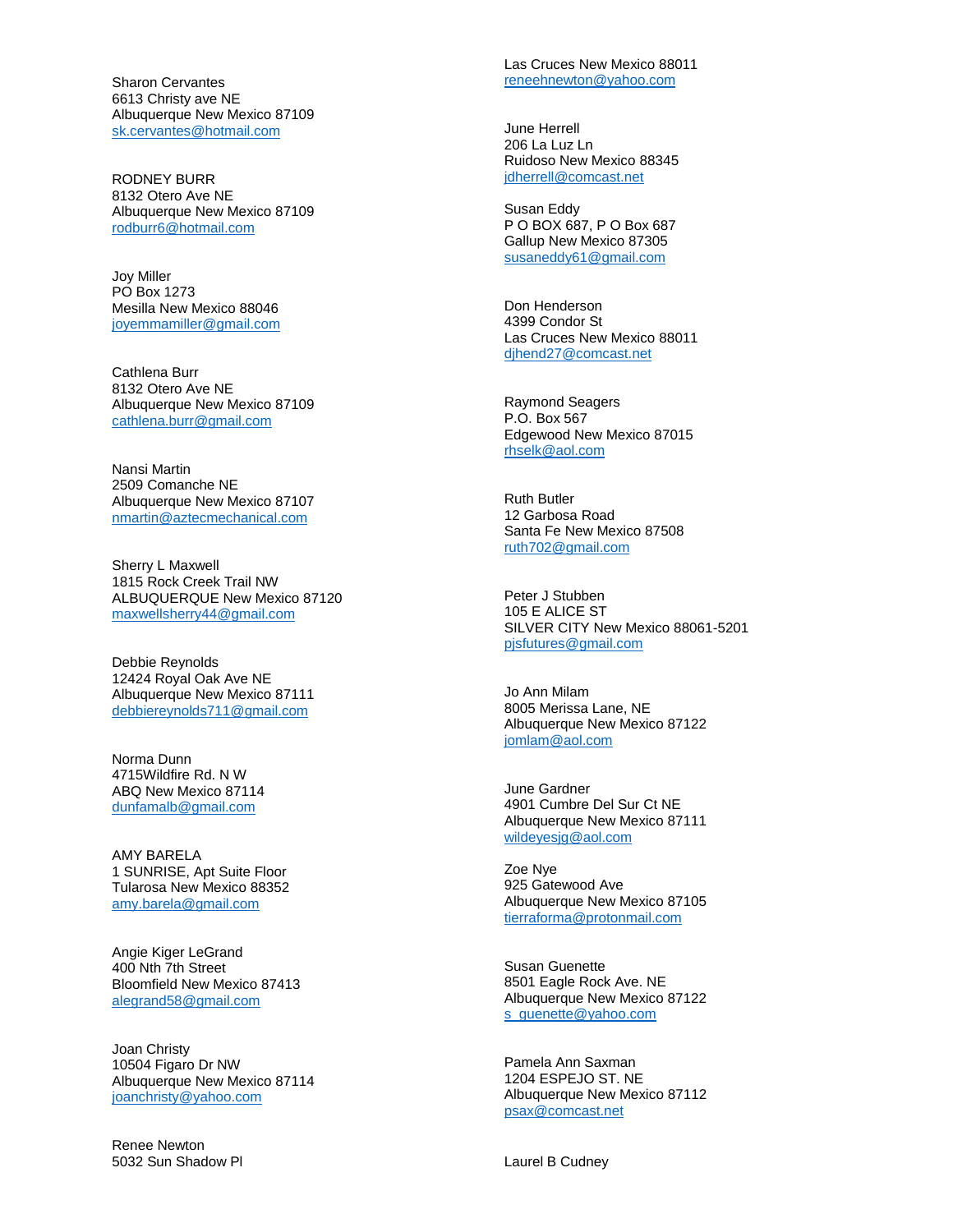5323 Queens Way NE Albuquerque New Mexico 87109 [randbcudney@gmail.com](mailto:randbcudney@gmail.com)

Karen Lewis 4437 Roxbury NE Albuquerque New Mexico 87111 [karenlewis7@hotmail.com](mailto:karenlewis7@hotmail.com)

Dana Wilson 7912 Florence Ave NE Albuquerque New Mexico 87122 [danadwilson@comcast.net](mailto:danadwilson@comcast.net)

Robin Troy 6316 Mojave Aster Way NE Albuquerque New Mexico 87111 [try\\_rbn@yahoo.com](mailto:try_rbn@yahoo.com)

Donna Waker 6608 Arroyo del Oso Ave. NE Albuquerque New Mexico 87109 [donnajwalker@aol.com](mailto:donnajwalker@aol.com)

Kyra hidalgo 3001san Patricia nw Abq New Mexico 87107 [kthidalgo@yahoo.com](mailto:kthidalgo@yahoo.com)

Laurie Clark 8814 Shoshone Rd. NE Albuquerque New Mexico 87111 [lclark1912@gmail.com](mailto:lclark1912@gmail.com)

Stephen Cervone 11072 Hwy 180 w C21 Silver City New Mexico 88061 [bigskysteve@gmail.com](mailto:bigskysteve@gmail.com)

Johanna Tighe 207 Jade Loop, #855 ELEPHANT BUTTE New Mexico 87935 [johannat77@gmail.com](mailto:johannat77@gmail.com)

Melanie Thomas 7800 Republic Dr. N.E. Albuquerque New Mexico 87109 [pthomas7800@comcast.net](mailto:pthomas7800@comcast.net)

Angela Tolson 4411 Canyon Ct NE Albuquerque New Mexico 87111 [mom2ens@yahoo.com](mailto:mom2ens@yahoo.com)

Paula Fuchs 1090 Villita Loop Las Cruces New Mexico 88007 [paulagroves575@gmail.com](mailto:paulagroves575@gmail.com)

Tanna Miller 4900 Baylor Canyon Las Cruces New Mexico 88011 [tannajo@zianet.com](mailto:tannajo@zianet.com)

Mika Proctor 3916 Bay Hill Loop SE Rio Rancho New Mexico 87124 [singoutloud78@gmail.com](mailto:singoutloud78@gmail.com)

Lori Bonner 9 Nexus Ln Tijeras New Mexico 87059 [lori.jobonner@gmail.com](mailto:lori.jobonner@gmail.com)

Jacqueline Rix 755 Dunlap Street Santa Fe New Mexico 87505 [jackierix@icloud.com](mailto:jackierix@icloud.com)

Terry Hamilton 300 Tanner ave Gallup New Mexico 87301 [terryham@gmail.com](mailto:terryham@gmail.com)

Bobbie Head 6 Springfield Dr Las Cruces New Mexico 88007 [bobbiejohead@hotmail.com](mailto:bobbiejohead@hotmail.com)

Loretta Hayoz Brown street Mosquero New Mexico 87733 [rettah1@gmail.com](mailto:rettah1@gmail.com)

Steve Raines 4609 Thistle Ave NW Albuquerque New Mexico 87120 -2533 [sraines65@gmail.com](mailto:sraines65@gmail.com)

E.C. Battocletti 713 W Spruce St PMB 903 Deming New Mexico 88030 [liz@lizcarmel.net](mailto:liz@lizcarmel.net)

Renee Valliere 1502 Tokay Carlsbad New Mexico 88220 [reneevalliere@ymail.com](mailto:reneevalliere@ymail.com)

Ricardo Leyba 703 Cactus Santa Clara New Mexico 88026 [leyba.richard@yahoo](mailto:leyba.richard@yahoo)

Deborah Sumna 542 Todd Loop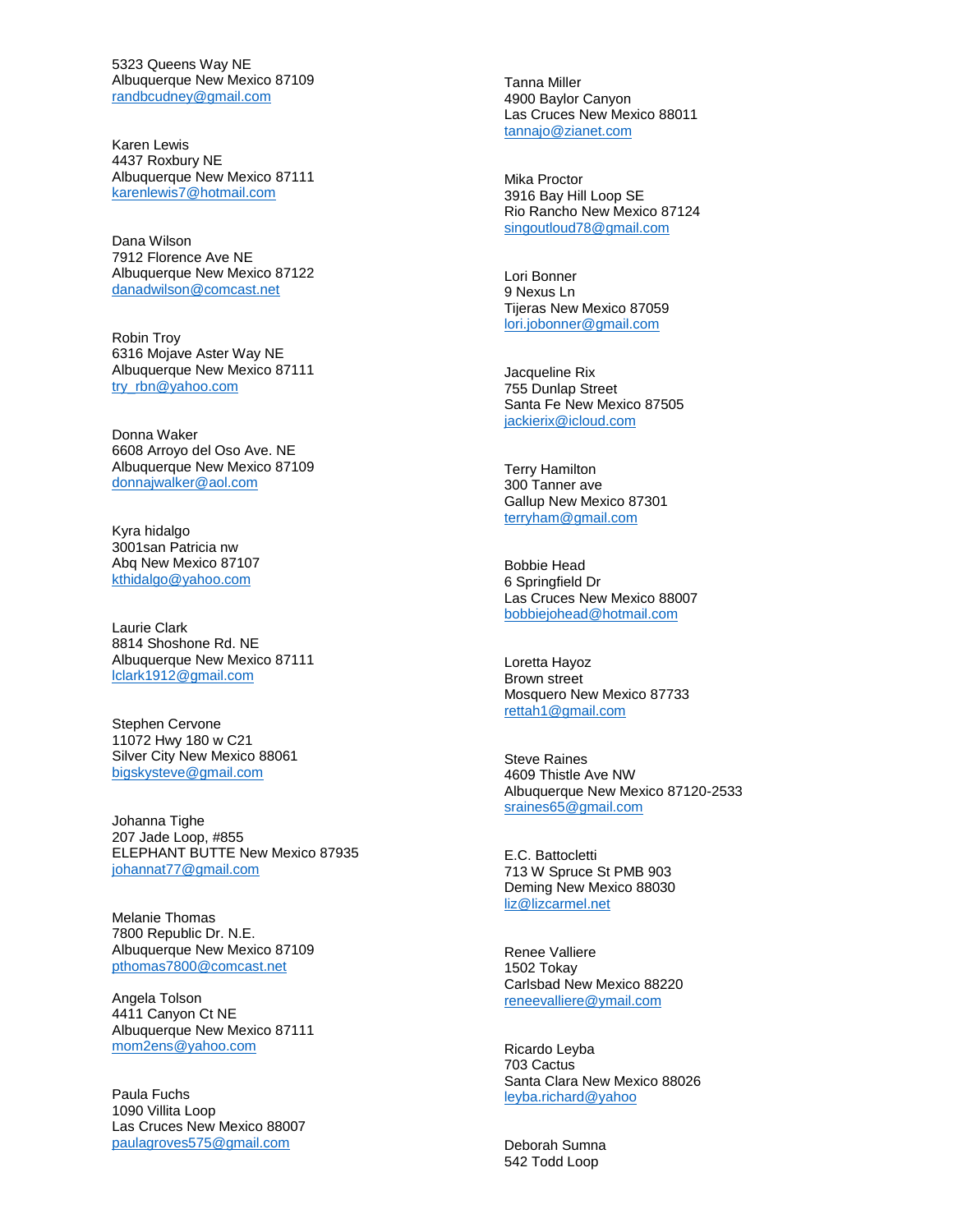White Rock New Mexico 87547 [summa@cybermesa.com](mailto:summa@cybermesa.com)

Shaun Kern 1616 S Richardson Ave Roswell New Mexico 88203 [kern0311@gmail.com](mailto:kern0311@gmail.com)

Kara Schoeppner 1324 Pinon Jay Ct Las Cruces New Mexico 88007 [mllekarat@hotmail.com](mailto:mllekarat@hotmail.com)

MaryVivian Maestas 19832 US 84 Hernandez New Mexico 87537 [viv4ardyss@hotmail.com](mailto:viv4ardyss@hotmail.com)

Diane Carter 9537 Talavera Ave Las Crucs New Mexico 88011 [dicarter07@hotmail.com](mailto:dicarter07@hotmail.com)

Jacque McFarland 5001 meadowlark Dr Roswell New Mexico 88203 [jacquemac@yahoo.com](mailto:jacquemac@yahoo.com)

Kristine Cornils 6100 CORTADERIA ST NE APT 3814 ALBUQUERQUE New Mexico 87111-8011 [kristinen@alum.mit.edu](mailto:kristinen@alum.mit.edu)

Marilynn Ruybal 304 Del Aker Rd. NW Los Ranchos New Mexico 87107 [nmmom161@gmail.com](mailto:nmmom161@gmail.com)

Lynne Carpenter 825 Riverside Drive SW Albuquerque New Mexico 87105 [lynneriver1@yahoo.com](mailto:lynneriver1@yahoo.com)

Linda Isbell 11799 Hwy 180 E Arenas Valley New Mexico 88022 [lindaisbell13@gmail.com](mailto:lindaisbell13@gmail.com)

Shonnie Standefer 950 South Roosevelt Road Y portales New Mexico 88130 [shonnie@yucca.net](mailto:shonnie@yucca.net)

Shonnie Standefer 950 South Roosevelt Road Y Portales New Mexico 88130 [shonnie@yucca.net](mailto:shonnie@yucca.net)

Joan Buckner 2212 Cebolla Creek Way NW Albuquerque New Mexico 87120 [jbuckner9@icloud.com](mailto:jbuckner9@icloud.com)

John Schumann 526 Albino Rd Coralles New Mexico 87048 [jschumann47@gmail.com](mailto:jschumann47@gmail.com)

Lisa Hayes 8816 Henriette Wyeth Drive Albuquerque New Mexico 87122 [weeziesdream@gmail.com](mailto:weeziesdream@gmail.com)

Caren Cowan 3417 Avenida Charada NW Albuquerque New Mexico 87107 [caren.cowan1@gmail.com](mailto:caren.cowan1@gmail.com)

Marianne Costello 4331 San Pedro Dr NE, Apt. F209 Albuquerque New Mexico 87109 [smiley53@outlook.com](mailto:smiley53@outlook.com)

Gary Lee GRISCOTT 4708 Sandpoint Rd NW Albuquerque New Mexico 87114 [sparkygriscott@comcast.net](mailto:sparkygriscott@comcast.net)

Mark A Krueger 8 Victory Lane Edgewood New Mexico 87015 [markkrueger12@gmail.com](mailto:markkrueger12@gmail.com)

Greg Carpenter 8500 Washington ST NE, Suite B5 Albuquerque New Mexico 87113 [carpcasa@comcast.net](mailto:carpcasa@comcast.net)

John McDivitt 309 Serenity Hills Place SE Albuquerque New Mexico 87123 [conlibfed@aol.com](mailto:conlibfed@aol.com)

Valerie Rogers 424 Elder Street Grants New Mexico 87020 [willrogersnm@hotmail.com](mailto:willrogersnm@hotmail.com)

Marilyn Jaramillo 129 San Lucas Rio Communities New Mexico 87002 [delbert303@aol.com](mailto:delbert303@aol.com)

Esther Starr 1113 Monte Largo Dr NE Albuquerque New Mexico 87123-1823 [esther@sunstarcap.com](mailto:esther@sunstarcap.com)